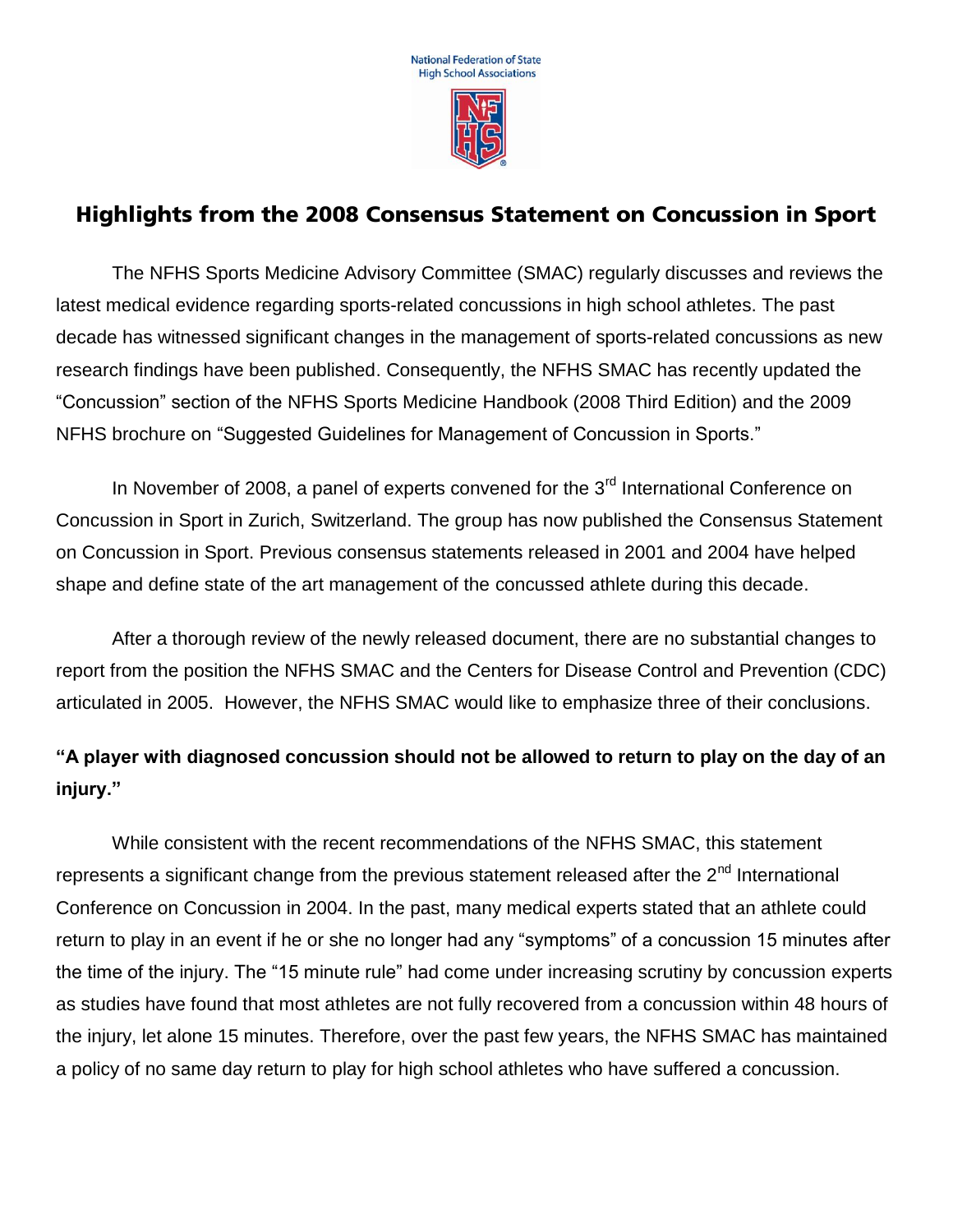# **"The cornerstone of concussion management is physical and cognitive rest until symptoms resolve and then a graded program of exertion prior to medical clearance and return to play."**

Cognitive rest is a relatively recent concept which highlights the need for the concussed athlete to refrain from strenuous physical and mental activity while having concussion symptoms. Experts believe that allowing the brain to rest by limiting reading, studying and other forms of "mental exertion" will result in quicker recovery. Other activities to avoid include playing video games, text messaging, listening to loud music and using a computer. In some instances, individuals who have suffered a concussion may be told by their health care provider to take a few days off from school to allow symptoms to lessen.

Once all symptoms have resolved and the athlete has been cleared by a health care provider, the athlete may then begin a slow increase in physical activity over several days. If symptoms do not recur over this period of time, the athlete may then return to full activity. The NFHS SMAC and the CDC have advocated this approach to managing concussed athletes.

# **"There is no good clinical evidence that currently available protective equipment will prevent concussion."**

The group of experts emphasized that there is currently no good evidence to support the notions that certain football helmets will eliminate the risk of concussion, or that soccer headgear or mouthguards will do so. Of course, well maintained and properly fitted equipment are always appropriate to reduce risk.

# **For further information regarding concussion in sports, please see:**

McCrory P, Meeuwisse W, Johnston K, Dvorak J, Aubry M, Molloy M and Cantu R. Consensus Statement on Concussion in Sport: The 3<sup>rd</sup> International Conference on Concussion in Sport held in Zurich, November 2008.

NFHS. Suggested Guidelines for Management of Concussion in Sports. Brochure from the NFHS Sports Medicine Advisory Committee. 2009.

NFHS. Concussions. 2008 NFHS Sports Medicine Handbook (Third Edition). 2008: 77-82.

Applicable NFHS Sports Medicine Advisory Committee Position Statements, Guidelines and Recommendations on the NFHS web site under Sports Medicine at [http://www.nfhs.org.](http://www.nfhs.org/)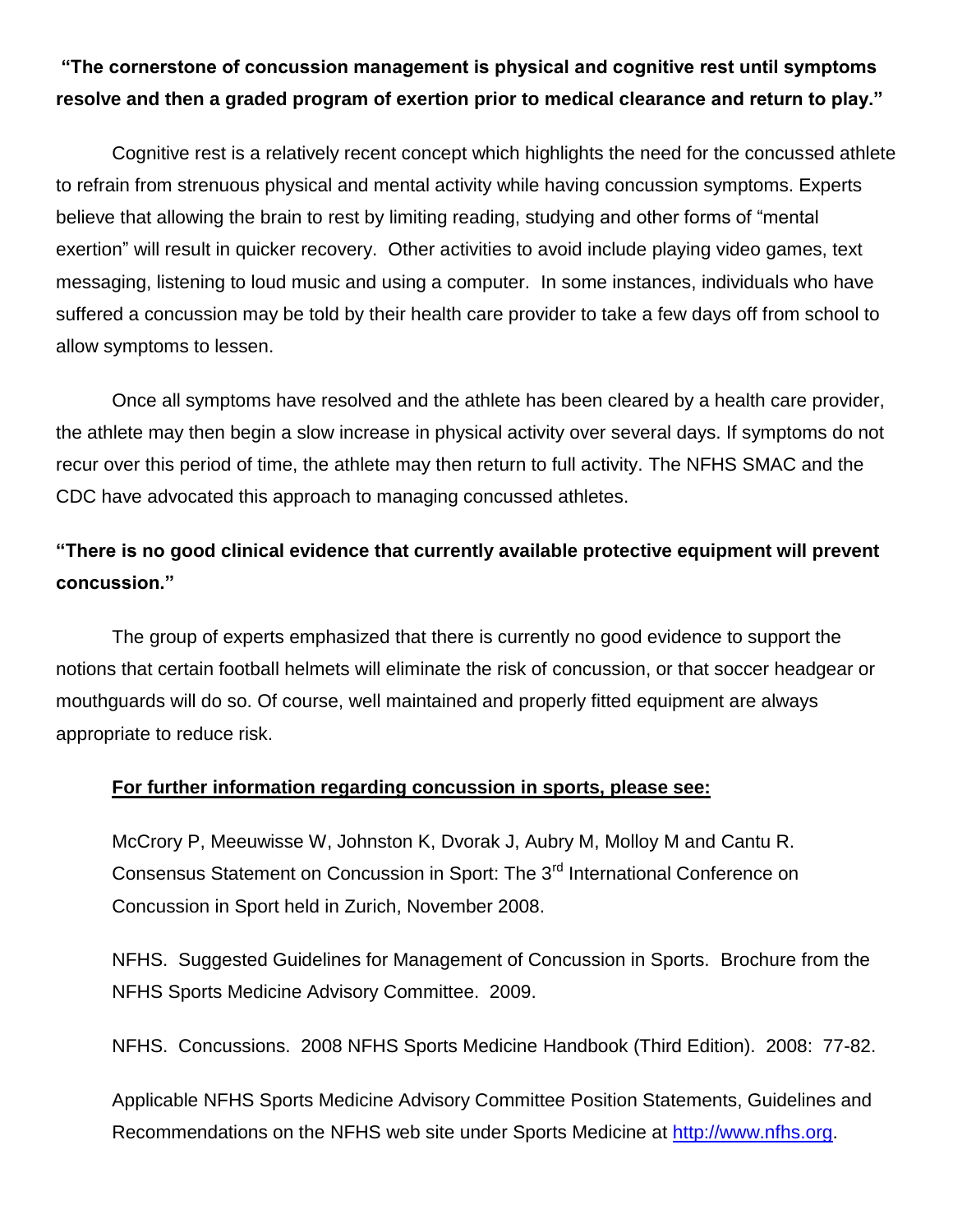# **Consensus Statement on Concussion in Sport** 3<sup>rd</sup> International Conference on Concussion in Sport Held in Zurich, November 2008

Paul McCrory, MBBS, PhD,\* Willem Meeuwisse, MD, PhD,† Karen Johnston, MD, PhD, $\ddagger$ Jiri Dvorak, MD, & Mark Aubry, MD,<sup>||</sup> Mick Molloy, MB, *||* and Robert Cantu, MA, MD#

(Clin J Sport Med 2009;19:185-200)

#### Preamble

This paper is a revision and update of the recommendations developed following the 1st (Vienna) and 2<sup>nd</sup> (Prague) International Symposia on Concussion in Sport.<sup>1,2</sup> The Zurich Consensus statement is designed to build on the principles outlined in the original Vienna and Prague documents and to develop further conceptual understanding of this problem using a formal consensus-based approach. A detailed description of the consensus process is outlined at the end of this document under the "Background" section (see Section 11). This document is developed for use by physicians, therapists, certified athletic trainers, health professionals, coaches and other people involved in the care of injured athletes, whether at the recreational, elite or professional level.

While agreement exists pertaining to principal messages conveyed within this document, the authors acknowledge that the science of concussion is evolving and therefore management and return to play decisions remain in the realm of clinical judgment on an individualized basis. Readers are

Submitted for publication January 14, 2009; accepted March 11, 2009.

encouraged to copy and distribute freely the Zurich Consensus document and/or the Sport Concussion Assessment Tool (SCAT2) card, and neither is subject to any copyright restriction. The authors request, however, that the document and/or the SCAT2 card be distributed in their full and complete format.

The following focus questions formed the foundation for the Zurich concussion consensus statement:

#### **Acute Simple Concussion**

- Which symptom scale and which sideline assessment tool is best for diagnosis and/or follow up?
- How extensive should the cognitive assessment be in elite athletes?
- How extensive should clinical and neuropsychological (NP) testing be at non-elite level?
- Who should do/interpret the cognitive assessment?
- Is there a gender difference in concussion incidence and outcomes?

## Return to Play (RTP) Issues

- Is provocative exercise testing useful in guiding RTP?
- What is the best RTP strategy for elite athletes?
- What is the best RTP strategy for non-elite athletes?
- · Is protective equipment (eg, mouthguards and helmets) useful in reducing concussion incidence and/or severity?

## **Complex Concussion and Long-term Issues**

- Is the Simple versus Complex classification a valid and useful differentiation?
- Are there specific patient populations at risk of long-term problems?
- Is there a role for additional tests (eg, structural and/or functional MR Imaging, balance testing, biomarkers)?
- Should athletes with persistent symptoms be screened for depression/anxiety?

#### **Paediatric Concussion**

- Which symptoms scale is appropriate for this age group?
- Which tests are useful and how often should baseline testing be performed in this age group?
- What is the most appropriate RTP guideline for elite and non-elite child and adolescent athletes?

From the \*Centre for Health, Exercise & Sports Medicine, University of Melbourne, Parkville, Australia; †Sport Medicine Centre, Faculty of Kinesiology, and Department of Community Health Sciences, Faculty of Medicine, University of Calgary, Calgary, Alberta, Canada; #Sport Concussion Clinic, Toronto Rehabilitation Institute, Toronto, Ontario, Canada; §FIFA Medical Assessment and Research Center (F-MARC) and Schulthess Clinic, Zurich, Switzerland; <sup>||</sup>International lce Hockey Federation and Hockey Canada, and Ottawa Sport Medicine Centre, Ottawa, Ontario, Canada; ¶International Rugby Board, Dublin, Ireland; and #Department of Neurosurgery and Department of Sport Medicine, Emerson Hospital, Concord, Massachusetts.

Consensus panelists (listed in alphabetical order): In addition to the authors above, the consensus panelists were Steve Broglio, Gavin Davis, Randall Dick, Ruben Echemendia, Gerry Gioia, Kevin Guskiewicz, Stan Herring, Grant Iverson, Jim Kelly, Jamie Kissick, Michael Makdissi, Michael McCrea, Alain Ptito, Laura Purcell, and Margot Putukian. Also invited but not in attendance: Roald Bahr, Lars Engebretsen, Peter Hamlyn, Barry Jordan, and Patrick Schamasch.

Competing Interests: The authors have no competing interests to declare. Reprints: not available.

Correspondence: Assoc. Prof. Paul McCrory, MBBS, PhD, Centre for Health, Exercise & Sports Medicine, University of Melbourne, Parkville, Australia 3010 (e-mail: paulmccr@bigpond.net.au).

Copyright © 2009 by Lippincott Williams & Wilkins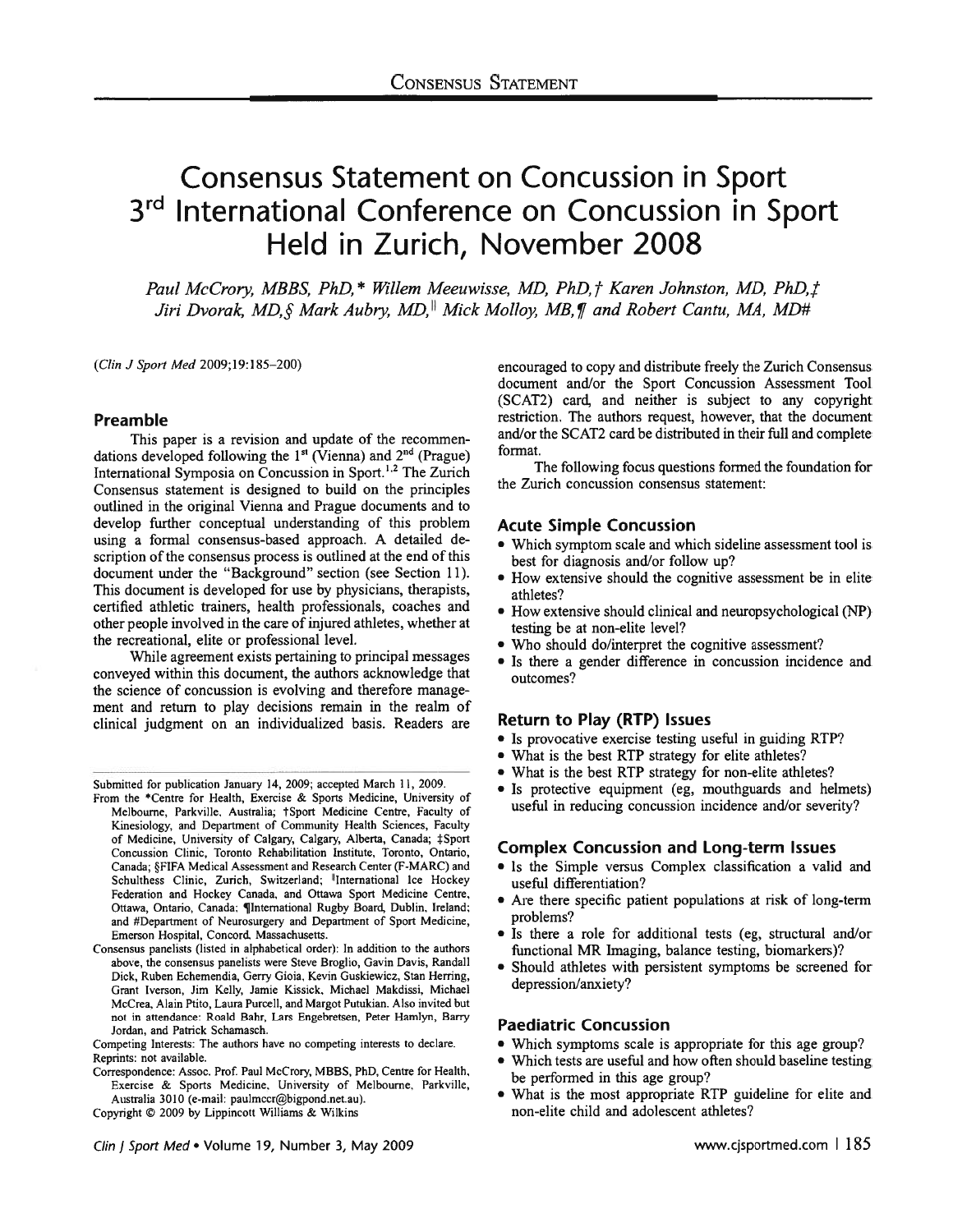# **Future Directions**

- · What is the best method of knowledge transfer and education?
- Is there evidence that new and novel injury prevention strategies work (eg, changes to rules of the game, fair play strategies, etc.)?

The Zurich document additionally examines the management issues raised in the previous Prague and Vienna documents and applies the consensus questions to these areas.

# SPECIFIC RESEARCH QUESTIONS AND **CONSENSUS DISCUSSION**

# 1. CONCUSSION

# 1.1 Definition of Concussion

Panel discussion regarding the definition of concussion and its separation from mild traumatic brain injury (mTBI) was held. Although there was acknowledgement that the terms refer to different injury constructs and should not be used interchangeably, it was not felt that the panel would define mTBI for the purpose of this document. There was unanimous agreement, however, that concussion is defined as follows:

Concussion is defined as a complex pathophysiological process affecting the brain, induced by traumatic biomechanical forces. Several common features that incorporate clinical, pathologic and biomechanical injury constructs that may be utilized in defining the nature of a concussive head injury include:

- 1. Concussion may be caused either by a direct blow to the head, face, neck or elsewhere on the body with an "impulsive" force transmitted to the head.
- 2. Concussion typically results in the rapid onset of shortlived impairment of neurologic function that resolves spontaneously.
- 3. Concussion may result in neuropathological changes, but the acute clinical symptoms largely reflect a functional disturbance rather than a structural injury.
- 4. Concussion results in a graded set of clinical symptoms that may or may not involve loss of consciousness. Resolution of the clinical and cognitive symptoms typically follows a sequential course; however, it is important to note that, in a small percentage of cases, post-concussive symptoms may be prolonged.
- 5. No abnormality on standard structural neuroimaging studies is seen in concussion.

# 1.2 Classification of Concussion

There was unanimous agreement to abandon the Simple vs. Complex terminology that had been proposed in the Prague agreement statement, as the panel felt that the terminology itself did not fully describe the entities. However, the panel unanimously retained the concept that the majority (80%-90%) of concussions resolve in a short (7-10 day) period, although the recovery time frame may be longer in children and adolescents.<sup>2</sup>

## **2. CONCUSSION EVALUATION**

## 2.1 Symptoms and Signs of Acute Concussion

The panel agreed that the diagnosis of acute concussion usually involves the assessment of a range of domains including clinical symptoms, physical signs, behavior, balance, sleep and cognition. Furthermore, a detailed concussion history is an important part of the evaluation both in the injured athlete and when conducting a pre-participation examination. The detailed clinical assessment of concussion is outlined in the SCAT2 form, which is an appendix to this document.

The suspected diagnosis of concussion can include one or more of the following clinical domains:

- (a) Symptoms: somatic (eg, headache), cognitive (eg, feeling like in a fog) and/or emotional symptoms (eg, lability)
- (b) Physical signs (eg, loss of consciousness, amnesia)
- (c) Behavioural changes (eg. irritablity)
- (d) Cognitive impairment (eg, slowed reaction times)
- (e) Sleep disturbance (eg, drowsiness)

If any one or more of these components is present, a concussion should be suspected and the appropriate management strategy instituted.

# 2.2 On-field or Sideline Evaluation of **Acute Concussion**

When a player shows ANY features of a concussion:

- (a) The player should be medically evaluated onsite using standard emergency management principles, and particular attention should be given to excluding a cervical spine injury.
- (b) The appropriate disposition of the player must be determined by the treating healthcare provider in a timely manner. If no healthcare provider is available, the player should be safely removed from practice or play and urgent referral to a physician arranged.
- (c) Once the first aid issues are addressed, then an assessment of the concussive injury should be made using the SCAT2 or other similar tool.
- (d) The player should not be left alone following the injury, and serial monitoring for deterioration is essential over the initial few hours following injury.
- (e) A player with diagnosed concussion should not be allowed to return to play on the day of injury. Occasionally, in adult athletes, there may be return to play on the same day as the injury. (See section 4.2.)

It was unanimously agreed that sufficient time for assessment and adequate facilities should be provided for the appropriate medical assessment both on and off the field for all injured athletes. In some sports this may require rule change to allow an off-field medical assessment to occur without affecting the flow of the game or unduly penalizing the injured player's team.

Sideline evaluation of cognitive function is an essential component in the assessment of this injury. Brief neuropsychological test batteries that assess attention and memory function have been shown to be practical and effective. Such tests include the Maddocks questions<sup>3,4</sup> and the Standardized

186 | www.cjsportmed.com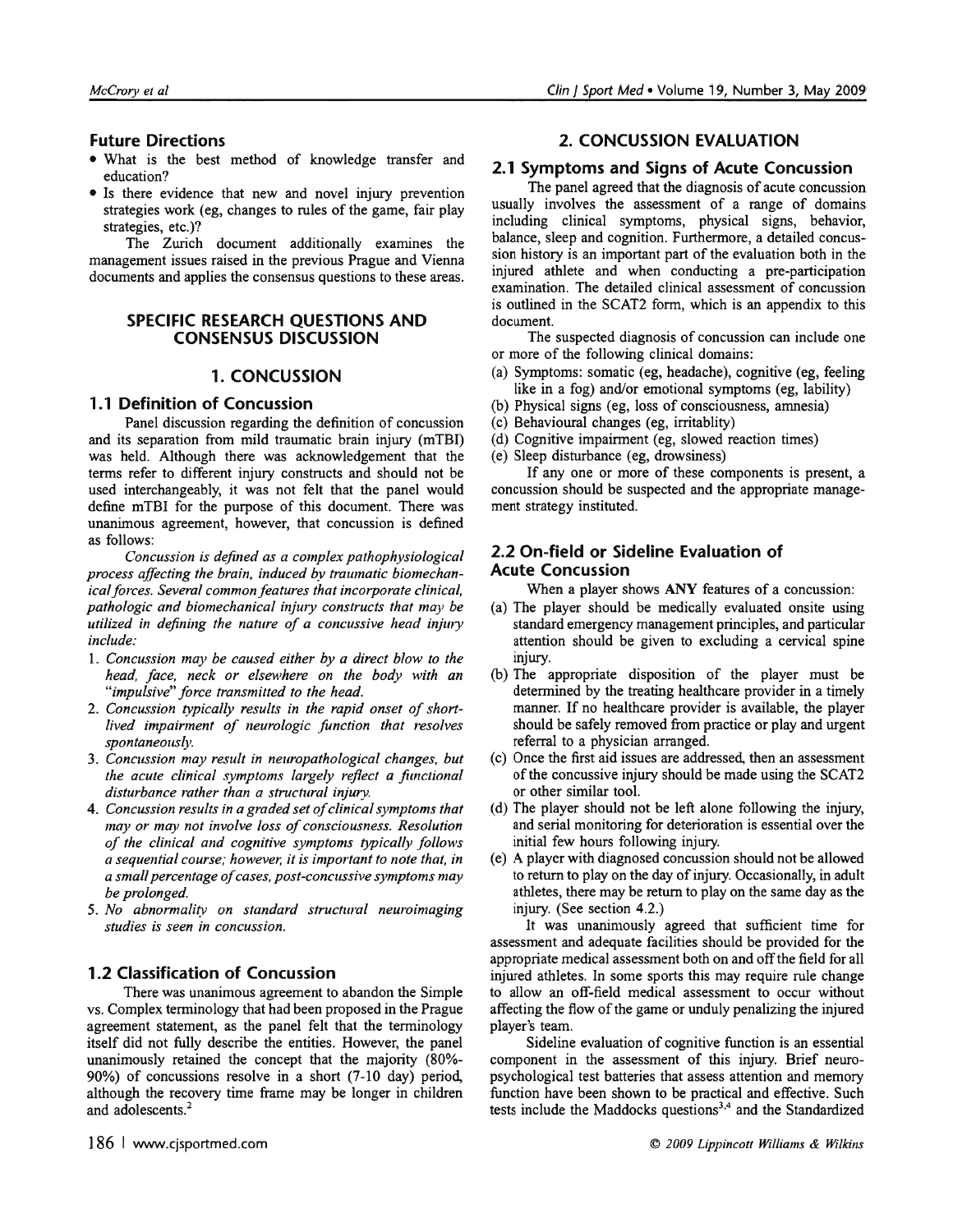Assessment of Concussion  $(SAC)^{5-7}$  It is worth noting that standard orientation questions (eg, time, place, person) have been shown to be unreliable in the sporting situation when compared with memory assessment.<sup>4,8</sup> It is recognized, however, that abbreviated testing paradigms are designed for rapid concussion screening on the sidelines and are not meant to replace comprehensive neuropsychological testing which is sensitive to detect subtle deficits that may exist beyond the acute episode nor should they be used as a stand-alone tool for the ongoing management of sports concussions.

It should also be recognized that the appearance of symptoms might be delayed several hours following a concussive episode.

# 2.3 Evaluation in Emergency Room or Office by **Medical Personnel**

An athlete with concussion may be evaluated in the emergency room or doctor's office as a point of first contact following injury or may have been referred from another care provider. In addition to the points outlined above, the key features of this exam should encompass:

- (a) A medical assessment including a comprehensive history and detailed neurological examination including a thorough assessment of mental status, cognitive functioning and gait and balance.
- (b) A determination of the clinical status of the patient including whether there has been improvement or deterioration since the time of injury. This may involve seeking additional information from parents, coaches, teammates and evewitness to the injury.
- (c) A determination of the need for emergent neuroimaging in order to exclude a more severe brain injury involving a structural abnormality.

In large part, these points above are included in the SCAT2 assessment, which forms part of the Zurich consensus statement.

#### **3. CONCUSSION INVESTIGATIONS**

A range of additional investigations may be utilized to assist in the diagnosis and/or exclusion of injury. These include:

#### 3.1 Neuroimaging

It was recognized by the panelists that conventional structural neuroimaging is normal in concussive injury. Given that caveat, the following suggestions are made: Brain CT (or, where available, MR brain scan) contributes little to concussion evaluation but should be employed whenever suspicion of an intra-cerebral structural lesion exists. Examples of such situations may include prolonged disturbance of conscious state, focal neurological deficit or worsening symptoms.

Newer structural MRI modalities including gradient echo, perfusion and diffusion imaging have greater sensitivity for structural abnormalities. However, the lack of published studies, as well as absent pre-injury neuroimaging data, limits the usefulness of this approach in clinical management at the present time. In addition, the predictive value of various MR

abnormalities that may be incidentally discovered is not established at the present time.

Other imaging modalities such as fMRI demonstrate activation patterns that correlate with symptom severity and recovery in concussion.<sup>9-13</sup> Whilst not part of routine assessment at the present time, they nevertheless provide additional insight to pathophysiological mechanisms. Alternative imaging technologies (eg, positron emission tomography, diffusion tensor imaging, magnetic resonance spectroscopy, functional connectivity), while demonstrating some compelling findings, are still at early stages of development and cannot be recommended other than in a research setting.

## 3.2 Objective Balance Assessment

Published studies using both sophisticated force plate technology, as well as those using less sophisticated clinical balance tests (eg. Balance Error Scoring System (BESS)). have identified postural stability deficits lasting approximately 72 hours following sport-related concussion. It appears that postural stability testing provides a useful tool for objectively assessing the motor domain of neurologic functioning and should be considered a reliable and valid addition to the assessment of athletes suffering from concussion, particularly where symptoms or signs indicate a balance component.<sup>14-20</sup>

## 3.3 Neuropsychological Assessment

The application of neuropsychological (NP) testing in concussion has been shown to be of clinical value and continues to contribute significant information in concussion evaluation.<sup>21-26</sup> Although in most case cognitive recovery largely overlaps with the time course of symptom recovery, it has been demonstrated that cognitive recovery may occasionally precede or more commonly follow clinical symptom resolution suggesting that the assessment of cognitive function should be an important component in any return to play protocol.<sup>27,28</sup> It must be emphasized, however, that NP assessment should not be the sole basis of management decisions; rather, it should be seen as an aid to the clinical decisionmaking process in conjunction with a range of clinical domains and investigational results.

Neuropsychologists are in the best position to interpret NP tests by virtue of their background and training. However, there may be situations where neuropsychologists are not available and other medical professionals may perform or interpret NP screening tests. The ultimate return to play decision should remain a medical one in which a multidisciplinary approach, when possible, has been taken. In the absence of NP and other (eg, formal balance assessment) testing, a more conservative return to play approach may be appropriate.

In the majority of cases, NP testing will be used to assist return to play decisions and will not be done until the patient is symptom free.<sup>29,30</sup> There may be situations (eg, child and adolescent athletes) where testing may be performed early whilst the patient is still symptomatic to assist in determining management. This will normally be best determined in consultation with a trained neuropsychologist.<sup>31,32</sup>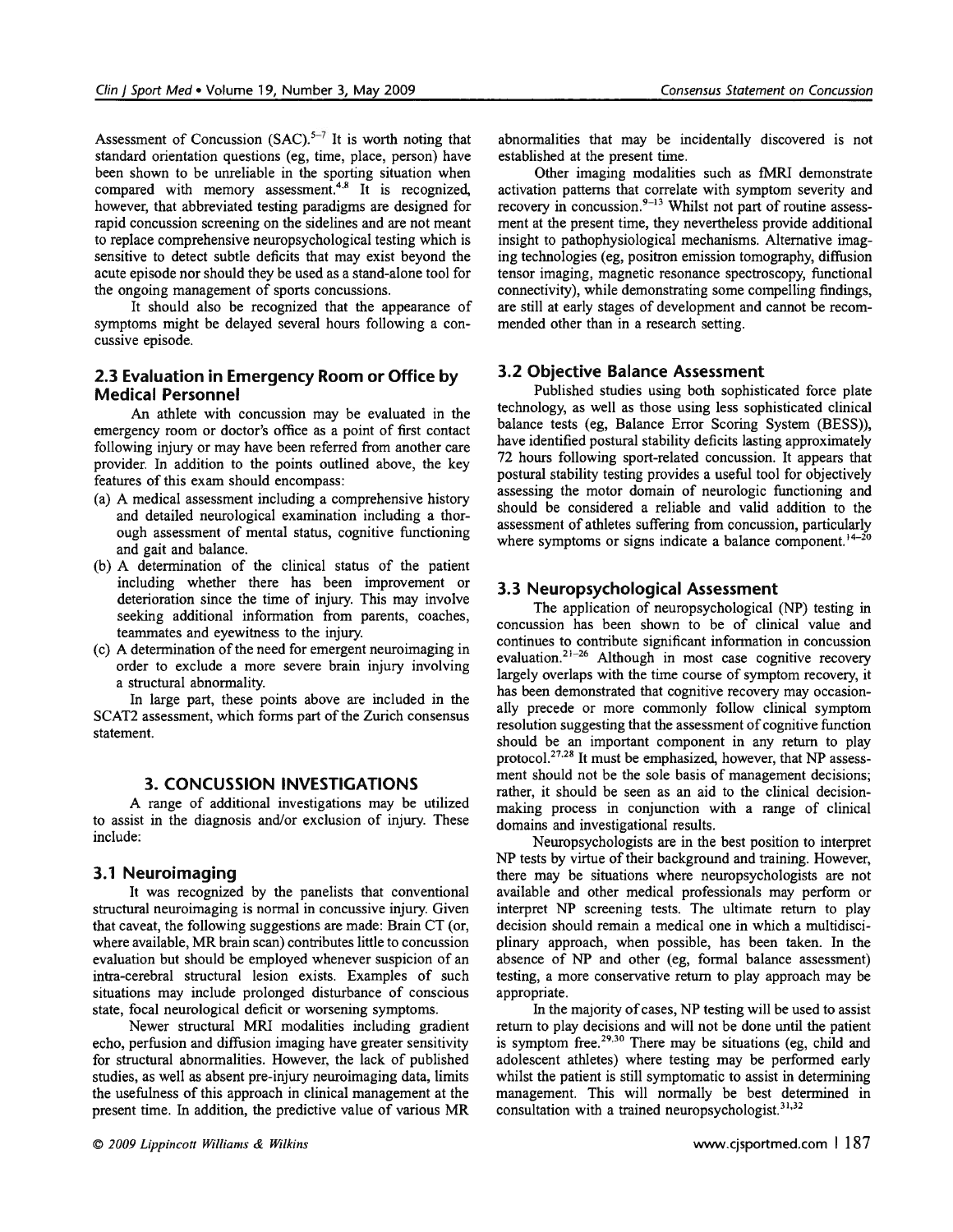# **3.4 Genetic Testing**

The significance of Apolipoprotein (Apo) E4, ApoE promotor gene, Tau polymerase and other genetic markers in the management of sports concussion risk or injury outcome is unclear at this time.<sup>33,34</sup> Evidence from human and animal studies in more severe traumatic brain injury demonstrates induction of a variety of genetic and cytokine factors such as: insulin-like growth factor-1 (IGF-1), IGF binding protein-2, Fibroblast growth factor, Cu-Zn superoxide dismutase, superoxide dismutase-1 (SOD-1), nerve growth factor, glial fibrillary acidic protein (GFAP) and S-100. Whether such factors are affected in sporting concussion is not known at this stage. $35-42$ 

# **3.5 Experimental Concussion Assessment Modalities**

Different electrophysiological recording techniques (eg, evoked response potential (ERP), cortical magnetic stimulation and electroencephalography) have demonstrated reproducible abnormalities in the post concussive state; however, not all studies reliably differentiated concussed athletes from controls.<sup>43-49</sup> The clinical significance of these changes remains to be established.

In addition, biochemical serum and cerebral spinal fluid markers of brain injury (including S-100, neuron specific enolase (NSE), myelin basic protein (MBP), GFAP, tau, etc.) have been proposed as means by which cellular damage may be detected if present.<sup>50-56</sup> There is currently insufficient evidence, however, to justify the routine use of these biomarkers clinically.

# **4. CONCUSSION MANAGEMENT**

The cornerstone of concussion management is physical and cognitive rest until symptoms resolve and then a graded program of exertion prior to medical clearance and return to play. The recovery and outcome of this injury may be modified by a number of factors that may require more sophisticated management strategies. These are outlined in the section on modifiers below.

As described above, the majority of injuries will recover spontaneously over several days. In these situations, it is expected that an athlete will proceed progressively through a stepwise return to play strategy.<sup>57</sup> During this period of recovery, while symptomatically following an injury, it is important to emphasize to the athlete that physical AND cognitive rest is required. Activities that require concentration and attention (eg, scholastic work, videogames, text messaging, etc.) may exacerbate symptoms and possibly delay recovery. In such cases, apart from limiting relevant physical and cognitive activities (and other risk-taking opportunities for re-injury). while symptomatic, no further intervention is required during the period of recovery, and the athlete typically resumes sport without further problem.

# 4.1 Graduated Return to Play Protocol

Return to play protocol following a concussion follows a stepwise process as outlined in Table 1.

With this stepwise progression, the athlete should continue to proceed to the next level if asymptomatic at the current level. Generally, each step should take 24 hours so that an athlete would take approximately one week to proceed through the full rehabilitation protocol once they are asymptomatic at rest and with provocative exercise. If any post-concussion symptoms occur while in the stepwise program, then the patient should drop back to the previous asymptomatic level and try to progress again after a further 24-hour period of rest has passed.

# 4.2 Same Day RTP

With adult athletes, in some settings, where there are team physicians experienced in concussion management and sufficient resources (eg, access to neuropsychologists, consultants, neuroimaging, etc.), as well as access to immediate (ie, sideline) neuro-cognitive assessment, return to play management may be more rapid. The RTP strategy must still follow the same basic management principles, namely, full clinical and cognitive recovery before consideration of return to play. This approach is supported by published guidelines, such as the American Academy of Neurology, US Team Physician Consensus Statement, and US National Athletic Trainers' Association Position Statement.<sup>58-60</sup> This issue was extensively discussed by the consensus panelists, and it was acknowledged that there is evidence that some professional American football players are able to RTP more quickly, with even same day RTP supported by NFL studies without a risk of recurrence or sequelae.<sup>61</sup> There is data, however, demonstrating that, at the collegiate and high school level, athletes

| <b>Rehabilitation Stage</b>    | Functional Exercise at Each Stage of Rehabilitation                                                                                         | <b>Objective of Each Stage</b>                                       |
|--------------------------------|---------------------------------------------------------------------------------------------------------------------------------------------|----------------------------------------------------------------------|
| 1. No activity                 | Complete physical and cognitive rest                                                                                                        | Recovery                                                             |
| 2. Light aerobic exercise      | Walking, swimming or stationary cycling keeping<br>intensity $\leq 70\%$ MPHR; no resistance training                                       | Increase HR                                                          |
| 3. Sport-specific exercise     | Skating drills in ice hockey, running drills in soccer;<br>no head impact activities                                                        | Add movement                                                         |
| 4. Non-contact training drills | Progression to more complex training drills, eg.<br>passing drills in football and ice hockey; may<br>start progressive resistance training | Exercise, coordination, and cognitive load                           |
| 5. Full contact practice       | Following medical clearance, participate in normal<br>training activities                                                                   | Restore confidence and assess functional skills<br>by coaching staff |
| 6. Return to play              | Normal game play                                                                                                                            |                                                                      |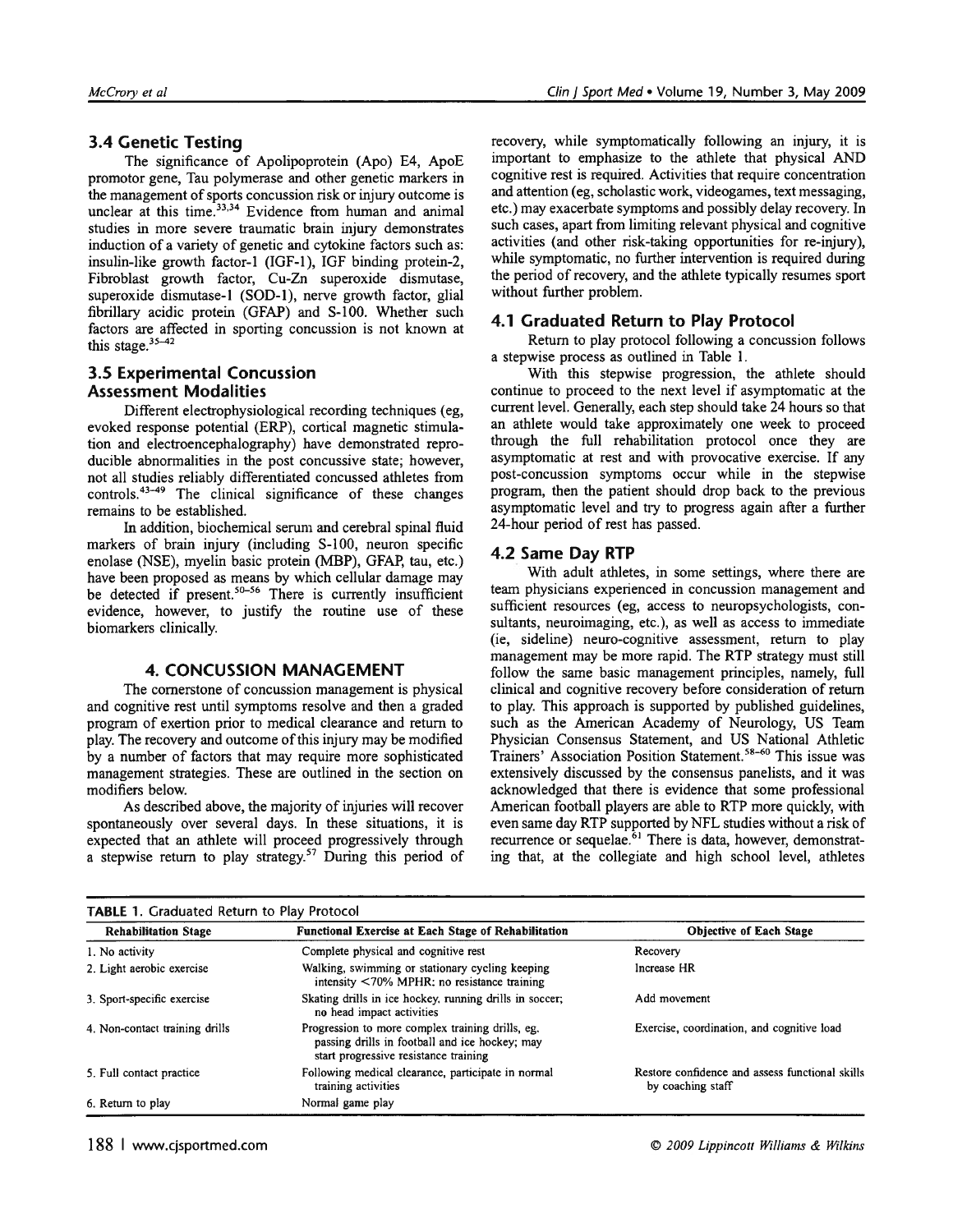allowed to RTP on the same day may demonstrate NP deficits post-injury that may not be evident on the sidelines and are more likely to have delayed onset of symptoms.<sup>62-68</sup> It should be emphasized, however, that the young  $(<18)$  elite athlete should be treated more conservatively even though the resources may be the same as an older professional athlete. (See section  $6.1$ .)

# 4.3 Psychological Management and Mental **Health Issues**

In addition, psychological approaches may have potential application in this injury, particularly with the modifiers listed below.<sup>69,70</sup> Care givers are also encouraged to evaluate the concussed athlete for affective symptoms such as depression, as these symptoms may be common in concussed athletes.<sup>57</sup>

#### 4.4 The Role of Pharmacological Therapy

Pharmacological therapy in sports concussion may be applied in two distinct situations. The first of these situations is the management of specific prolonged symptoms (eg, sleep) disturbance, anxiety, etc.). The second situation is where drug therapy is used to modify the underlying pathophysiology of the condition with the aim of shortening the duration of the concussion symptoms.<sup>71</sup> In broad terms, this approach to management should be only considered by clinicians experienced in concussion management.

An important consideration in RTP is that concussed athletes should not only be symptom free but also should not be taking any pharmacological agents/medications that may mask or modify the symptoms of concussion. Where antidepressant therapy may be commenced during the management of a concussion, the decision to return to play while still on such medication must be considered carefully by the treating clinician.

# 4.5 The Role of Pre-participation **Concussion Evaluation**

Recognizing the importance of a concussion history, and appreciating the fact that many athletes will not recognize all the concussions they may have suffered in the past, a detailed concussion history is of value.<sup>72-75</sup> Such a history may preidentify athletes that fit into a high risk category and provides an opportunity for the healthcare provider to educate the athlete in regard to the significance of concussive injury. A structured concussion history should include specific questions as to previous symptoms of a concussion, not just the perceived number of past concussions. It is also worth noting that dependence upon the recall of concussive injuries by teammates or coaches has been demonstrated to be unreliable.<sup>72</sup> The clinical history should also include information about all previous head, face or cervical spine injuries, as these may also have clinical relevance. It is worth emphasizing that, in the setting of maxillofacial and cervical spine injuries, coexistent concussive injuries may be missed unless specifically assessed. Questions pertaining to disproportionate impact versus symptom severity matching may alert the clinician to a progressively increasing vulnerability to injury. As part of the clinical history it is advised that details regarding

protective equipment employed at time of injury be sought, both for recent and remote injuries. The benefit a comprehensive pre-participation concussion evaluation allows for modification and optimization of protective behavior and is an opportunity for education.

## **5. MODIFYING FACTORS IN CONCUSSION MANAGEMENT**

The consensus panel agreed that a range of 'modifying' factors may influence the investigation and management of concussion and in some cases may predict the potential for prolonged or persistent symptoms. These modifiers would also be important to consider in a detailed concussion history and are outlined in Table 2.

In this setting, there may be additional management considerations beyond simple RTP advice. There may be a more important role for additional investigations including formal NP testing, balance assessment, and neuroimaging. It is envisioned that athletes with such modifying features would be managed in a multidisciplinary manner coordinated by a physician with specific expertise in the management of concussive injury.

The role of female gender as a possible modifier in the management of concussion was discussed at length by the panel. There was not unanimous agreement that the current published research evidence is conclusive that this should be included as a modifying factor, although it was accepted that gender may be a risk factor for injury and/or influence injury severity.  $76-78$ 

## 5.1 The Significance of Loss of **Consciousness (LOC)**

In the overall management of moderate to severe traumatic brain injury, duration of LOC is an acknowledged

| <b>TABLE 2. Concussion Modifiers</b> |                                                                                                                                                              |  |  |  |
|--------------------------------------|--------------------------------------------------------------------------------------------------------------------------------------------------------------|--|--|--|
| <b>Factors</b>                       | Modifier                                                                                                                                                     |  |  |  |
| Symptoms                             | Number                                                                                                                                                       |  |  |  |
|                                      | Duration $(>10$ days)                                                                                                                                        |  |  |  |
|                                      | Severity                                                                                                                                                     |  |  |  |
| Signs                                | Prolonged LOC $(>1$ min), amnesia                                                                                                                            |  |  |  |
| Sequelae                             | Concussive convulsions                                                                                                                                       |  |  |  |
| Temporal                             | Frequency - repeated concussions over time                                                                                                                   |  |  |  |
|                                      | Timing - injuries close together in time                                                                                                                     |  |  |  |
|                                      | "Recency" - recent concussion or TBI                                                                                                                         |  |  |  |
| Threshold                            | Repeated concussions occurring with<br>progressively less impact force or slower<br>recovery after each successive concussion                                |  |  |  |
| Age                                  | Child and adolescent $($ < 18 years old)                                                                                                                     |  |  |  |
| Co- and Pre-morbidities              | Migraine, depression or other mental health<br>disorders, attention deficit hyperactivity<br>disorder (ADHD), learning disabilities (LD),<br>sleep disorders |  |  |  |
| Medication                           | Psychoactive drugs, anticoagulants                                                                                                                           |  |  |  |
| Behaviour                            | Dangerous style of play                                                                                                                                      |  |  |  |
| Sport                                | High-risk activity, contact and collision sport,<br>high sporting level                                                                                      |  |  |  |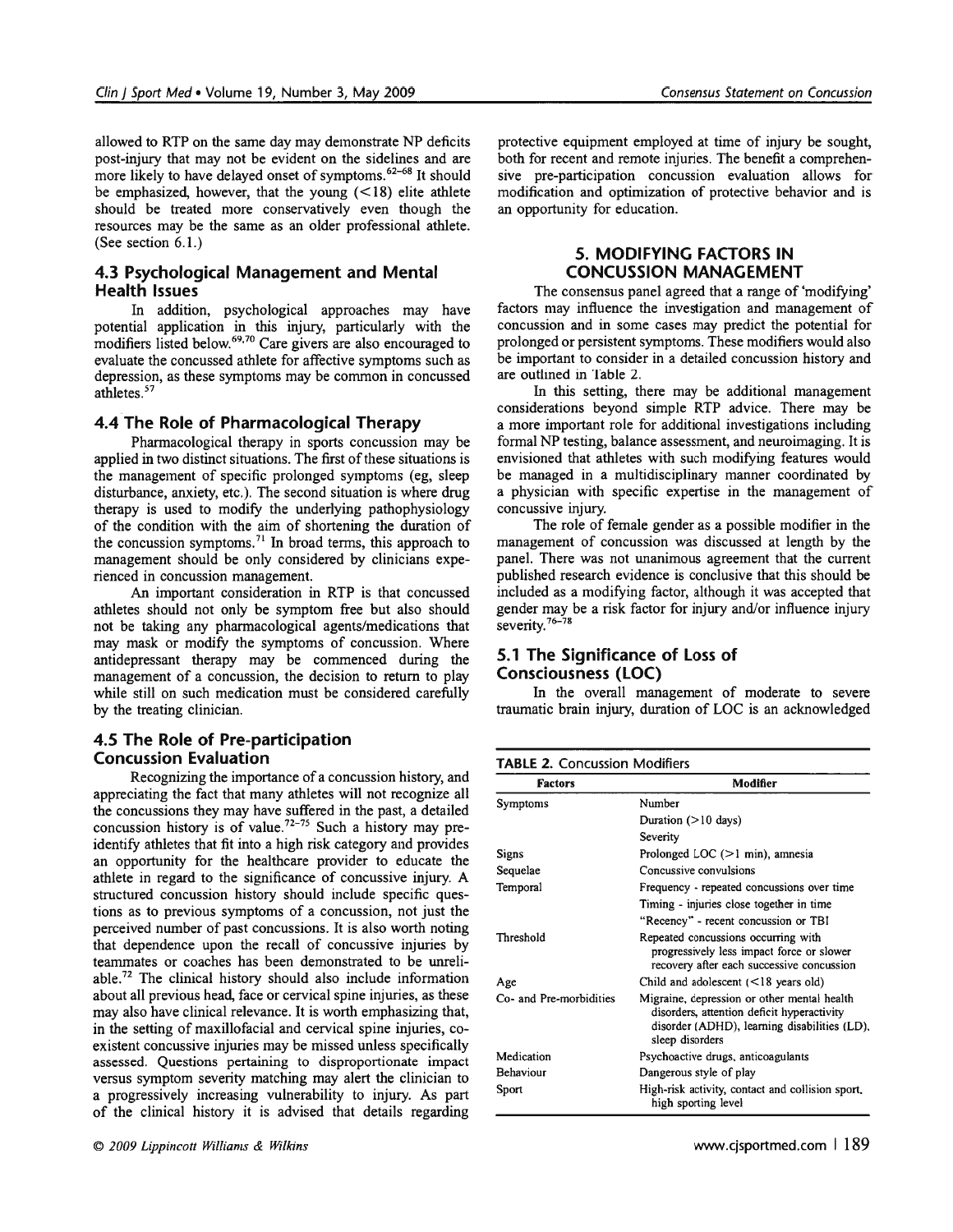predictor of outcome.<sup>79</sup> Whilst published findings in concussion describe LOC associated with specific early cognitive deficits, it has not been noted as a measure of injury severity.<sup>80,81</sup> Consensus discussion determined that prolonged  $($ >1 minute duration) LOC would be considered as a factor that may modify management.

# 5.2 The Significance of Amnesia and **Other Symptoms**

There is renewed interest in the role of post-traumatic amnesia and its role as a surrogate measure of injury severity.<sup>67,82.83</sup> Published evidence suggests that the nature, burden and duration of the clinical post-concussive symptoms may be more important than the presence or duration of amnesia alone.<sup>80,84,85</sup> Further, it must be noted that retrograde amnesia varies with the time of measurement post-injury and hence is poorly reflective of injury severity.<sup>86,87</sup>

## 5.3 Motor and Convulsive Phenomena

A variety of immediate motor phenomena (eg, tonic posturing) or convulsive movements may accompany a concussion. Although dramatic, these clinical features are generally benign and require no specific management beyond the standard treatment of the underlying concussive injury.<sup>88,89</sup>

## 5.4 Depression

Mental health issues (such as depression) have been reported as a long-term consequence of traumatic brain injury including sports related concussion. Neuroimaging studies using fMRI suggest that a depressed mood following concussion may reflect an underlying pathophysiological abnormality consistent with a limbic-frontal model of depression.<sup>52,90-100</sup>

# **6. SPECIAL POPULATIONS**

#### 6.1 The Child and Adolescent Athlete

There was unanimous agreement by the panel that the evaluation and management recommendations contained herein could be applied to children and adolescents down to the age of 10 years. Below that age children report concussion symptoms different from adults and would require ageappropriate symptom checklists as a component of assessment. An additional consideration in assessing the child or adolescent athlete with a concussion is that in the clinical evaluation by the healthcare professional there may be the need to include both patient and parent input, as well as teacher and school input when appropriate.<sup>101-107</sup>

The decision to use NP testing is broadly the same as the adult assessment paradigm. However, timing of testing may differ in order to assist planning in school and home management (and may be performed while the patient is still symptomatic). If cognitive testing is performed then it must be developmentally sensitive until late teen years due to the ongoing cognitive maturation that occurs during this period which, in turn, makes the utility of comparison to either the person's own baseline performance or to population norms limited.<sup>20</sup> In this age group it is more important to consider the use of trained neuropsychologists to interpret assessment data, particularly in children with learning disorders and/or ADHD who may need more sophisticated assessment strategies.<sup>31,32,101</sup>

The panel strongly endorsed the view that children should not be returned to practice or play until clinically completely symptom free, which may require a longer time frame than for adults. In addition, the concept of 'cognitive rest' was highlighted with special reference to a child's need to limit exertion with activities of daily living and to limit scholastic and other cognitive stressors (eg. text messaging, videogames, etc.) while symptomatic. School attendance and activities may also need to be modified to avoid provocation of symptoms.

Because of the different physiological responses and longer recovery after concussion and specific risks (eg, diffuse cerebral swelling) related to head impact during childhood and adolescence, a more conservative return to play approach is recommended. It is appropriate to extend the amount of time of asymptomatic rest and/or the length of the graded exertion in children and adolescents. It is not appropriate for a child or adolescent athlete with concussion to RTP on the same day as the injury regardless of the level of athletic performance. Concussion modifiers apply even more to this population than adults and may mandate more cautious RTP advice.

#### 6.2 Elite vs. Non-Elite Athletes

The panel unanimously agreed that all athletes, regardless of level of participation, should be managed using the same treatment and return to play paradigm. A more useful construct was agreed whereby the available resources and expertise in concussion evaluation were of more importance in determining management than a separation between elite and non-elite athlete management. Although formal baseline NP screening may be beyond the resources of many sports or individuals, it is recommended that in all organized high-risk sports consideration be given to having this cognitive evaluation regardless of the age or level of performance.

# 6.3 Chronic Traumatic Brain Injury

Epidemiological studies have suggested an association between repeated sports concussions during a career and late life cognitive impairment. Similarly, case reports have noted anecdotal cases where neuro-pathological evidence of chronic traumatic encephalopathy was observed in retired football players.<sup>108-112</sup> Panel discussion was held, and no consensus was reached on the significance of such observations at this stage. Clinicians need to be mindful of the potential for longterm problems in the management of all athletes.

# 7. INJURY PREVENTION

## 7.1 Protective Equipment - Mouthguards and Helmets

There is no good clinical evidence that currently available protective equipment will prevent concussion, although mouthguards have a definite role in preventing dental and oro-facial injury. Biomechanical studies have shown a reduction in impact forces to the brain with the use of head gear and helmets, but these findings have not been translated to show a reduction in concussion incidence. For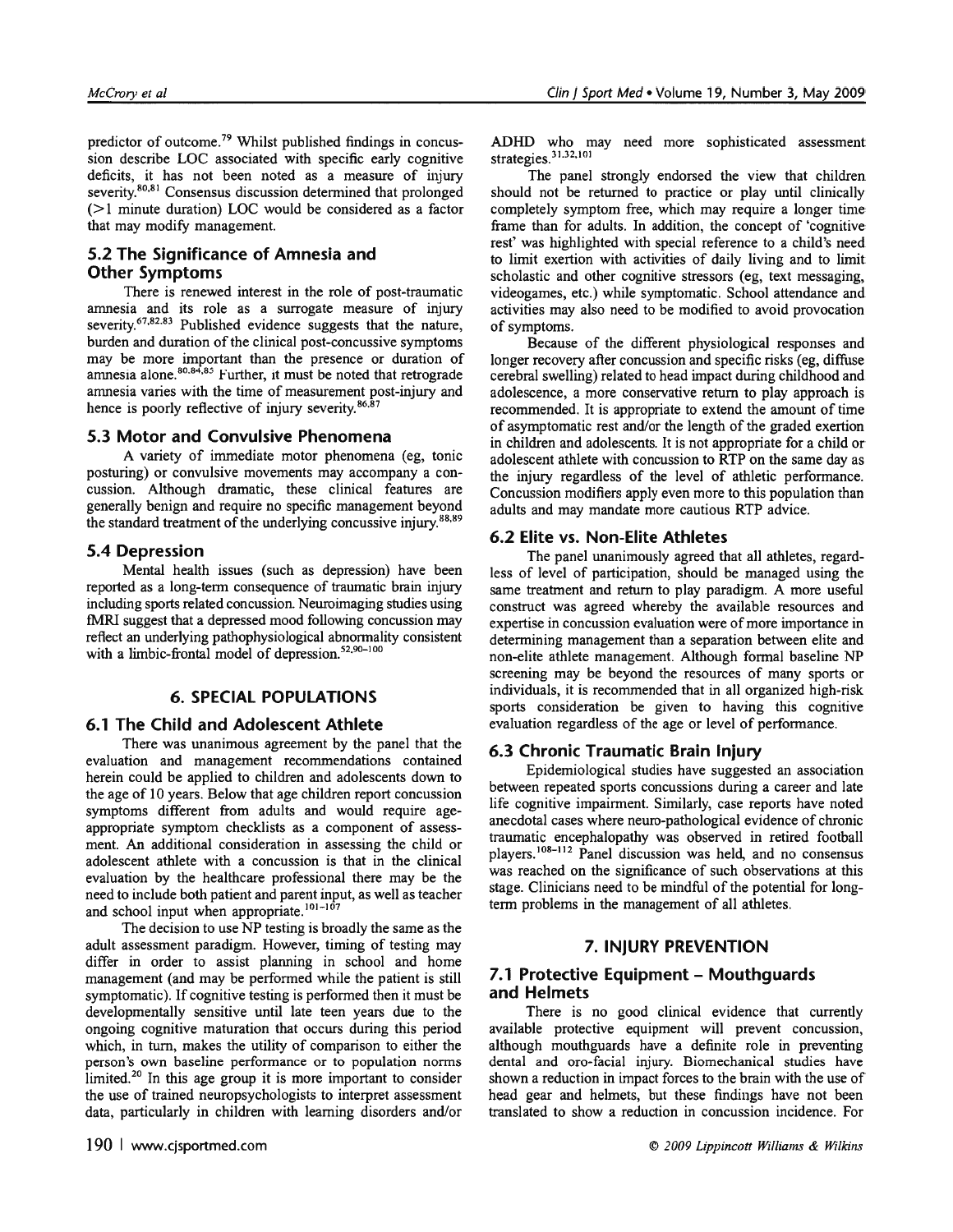skiing and snowboarding, there are a number of studies to suggest that helmets provide protection against head and facial injury and hence should be recommended for participants in alpine sports.<sup>113-116</sup> In specific sports such as cycling, motor and equestrian sports, protective helmets may prevent other forms of head injury (eg. skull fracture) that are related to falling on hard road surfaces, and these may be an important<br>injury prevention issue for those sports.<sup>116-128</sup>

## 7.2 Rule Change

Consideration of rule changes to reduce head injury incidence or severity may be appropriate where a clear-cut mechanism is implicated in a particular sport. An example of this is in football (soccer) where research studies demonstrated that upper limb to head contact in heading contests accounted for approximately 50% of concussions.<sup>129</sup> As noted earlier, rule changes also may be needed in some sports to allow an effective off-field medical assessment to occur without compromising the athlete's welfare, affecting the flow of the game or unduly penalizing the player's team. It is important to note that rule enforcement may be a critical aspect of modifying injury risk in these settings, and referees play an important role in this regard.

## 7.3 Risk Compensation

An important consideration in the use of protective equipment is the concept of risk compensation.<sup>130</sup> This is where the use of protective equipment results in behavioral change such as the adoption of more dangerous playing techniques, which can result in a paradoxical increase in injury rates. This may be a particular concern in child and adolescent athletes where head injury rates are often higher than in adult athletes.<sup>131-133</sup>

# 7.4 Aggression vs. Violence in Sport

The competitive/aggressive nature of sport which makes it fun to play and watch should not be discouraged. However, sporting organizations should be encouraged to address violence that may increase concussion risk.<sup>134,135</sup> Fair play and respect should be supported as key elements of sport.

#### **8. KNOWLEDGE TRANSFER**

As the ability to treat or reduce the effects of concussive injury after the event is minimal, education of athletes, colleagues and the general public is a mainstay of progress in this field. Athletes, referees, administrators, parents, coaches and health care providers must be educated regarding the detection of concussion, its clinical features, assessment techniques and principles of safe return to play. Methods to improve education including web-based resources, educational videos and international outreach programs are important in delivering the message. In addition, concussion working groups, plus the support and endorsement of enlightened sport groups such as Fédération Internationale de Football Association (FIFA), International Olympic Commission (IOC), International Rugby Board (IRB) and International Ice Hockey Federation (IIHF) who initiated this endeavor, have enormous value and must be pursued vigorously. Fair play and respect for opponents are ethical values that should be encouraged in all sports and sporting associations. Similarly, coaches, parents and managers play an important part in ensuring these values are implemented on the field of play.<sup>57,136-148</sup>

# **9. FUTURE DIRECTIONS**

The consensus panelists recognize that research is needed across a range of areas in order to answer some critical research questions. The key areas for research identified include:

- Validation of the SCAT2
- Gender effects on injury risk, severity and outcome
- Paediatric injury and management paradigms
- Virtual reality tools in the assessment of injury
- Rehabilitation strategies (eg. exercise therapy)
- · Novel imaging modalities and their role in clinical assessment
- Concussion surveillance using consistent definitions and outcome measures
- Clinical assessment where no baseline assessment has been performed
- Best-practice' neuropsychological testing
- Long-term outcomes
- On-field injury severity predictors

# **10. MEDICAL LEGAL CONSIDERATIONS**

This consensus document reflects the current state of knowledge and will need to be modified according to the development of new knowledge. It provides an overview of issues that may be of importance to healthcare providers involved in the management of sports related concussion. It is not intended as a standard of care and should not be interpreted as such. This document is only a guide and is of a general nature consistent with the reasonable practice of a healthcare professional. Individual treatment will depend on the facts and circumstances specific to each individual case.

It is intended that this document will be formally reviewed and updated prior to 1 December 2012.

# **11. STATEMENT ON BACKGROUND TO CONSENSUS PROCESS**

In November 2001, the 1st International Conference on Concussion in Sport was held in Vienna, Austria. This meeting was organized by the IIHF in partnership with FIFA and the Medical Commission of the IOC. As part of the resulting mandate for the future, the need for leadership and future updates were identified. The 2nd International Conference on Concussion in Sport was organized by the same group with the additional involvement of the IRB and was held in Prague, Czech Republic, in November 2004. The original aims of the symposia were to provide recommendations for the improvement of safety and health of athletes who suffer concussive injuries in ice hockey, rugby, football (soccer) as well as other sports. To this end, a range of experts were invited to both meetings to address specific issues of epidemiology, basic and clinical science, injury grading systems, cognitive assessment, new research methods, protective equipment, management, prevention and long-term outcome.<sup>12</sup>

The 3<sup>rd</sup> International Conference on Concussion in Sport was held in Zurich, Switzerland, on 29/30 October 2008 and was designed as a formal consensus meeting following the organizational guidelines set forth by the US National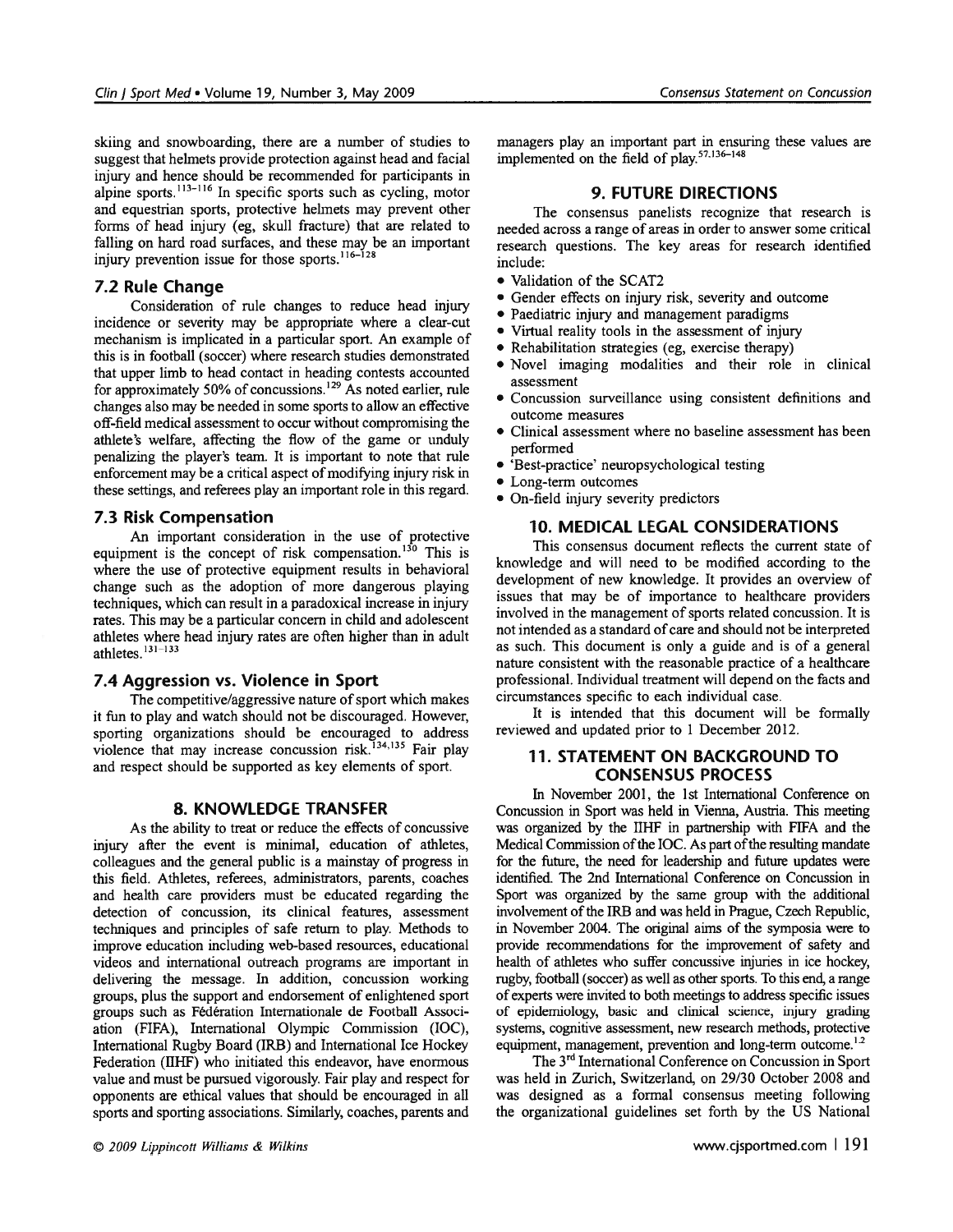Institutes of Health. (Details of the consensus methodology can be obtained at http://consensus.nih.gov/ABOUTCDP. htm.) The basic principles governing the conduct of a consensus development conference are summarized below:

- 1. A broad based non-government, non-advocacy panel was assembled to give balanced, objective and knowledgeable attention to the topic. Panel members excluded anyone with scientific or commercial conflicts of interest and included researchers in clinical medicine, sports medicine, neuroscience, neuroimaging, athletic training and sports science.
- 2. These experts presented data in a public session, followed by inquiry and discussion. The panel then met in an executive session to prepare the consensus statement.
- 3. A number of specific questions were prepared and posed in advance to define the scope and guide the direction of the conference. The principle task of the panel was to elucidate responses to these questions. These questions are outlined above.
- 4. A systematic literature review was prepared and circulated in advance for use by the panel in addressing the conference questions.
- 5. The consensus statement is intended to serve as the scientific record of the conference.
- 6. The consensus statement will be widely disseminated to achieve maximum impact on both current health care practice and future medical research.

The panel chairperson (WM) did not identify with any advocacy position. The chairperson was responsible for directing the consensus session and guiding the panel's deliberations. Panelists were drawn from clinical practice, academic and research in the field of sports related concussion. They do not represent organisations per se but were selected for their expertise, experience and understanding of this field.

#### **APPENDICES**

#### **Sport Concussion Assessment Tool 2 (SCAT2) Pocket SCAT2**

#### **REFERENCES**

- 1. Aubry M, Cantu R, Dvorak J, et al. Summary and agreement statement of the First International Conference on Concussion in Sport, Vienna 2001. Recommendations for the improvement of safety and health of athletes who may suffer concussive injuries. Br J Sports Med. 2002;36:  $6 - 10$
- 2. McCrory P, Johnston K, Meeuwisse W, et al. Summary and agreement statement of the 2nd International Conference on Concussion in Sport, Prague 2004. Br J Sports Med. 2005;39:196-204.
- 3. Maddocks D, Dicker G. An objective measure of recovery from concussion in Australian rules footballers. Sport Health. 1989;7(suppl):  $6 - 7.$
- 4. Maddocks DL, Dicker GD, Saling MM. The assessment of orientation following concussion in athletes. Clin J Sport Med. 1995;5:32-35.
- 5. McCrea M. Standardized mental status assessment of sports concussion. Clin J Sport Med. 2001;11:176-181.
- 6. McCrea M, Kelly J, Randolph C, et al. Standardised assessment of concussion (SAC): on site mental status evaluation of the athlete. J Head Trauma Rehab. 1998;13:27-36.
- 7. McCrea M, Randolph C, Kelly J. The Standardized Assessment of Concussion (SAC): Manual for Administration, Scoring and Interpretation. 2nd ed. Waukesha, Wl, Comprehensive Neuropsychological Services; 2000.
- 
- 8. McCrea M, Kelly JP, Kluge J, et al. Standardized assessment of concussion in football players. Neurology. 1997;48:586-588.
- 9. Chen J, Johnston K, Collie A, et al. A validation of the post concussion symptom scale in the assessment of complex concussion using cognitive testing and functional MRI. J Neurol Neurosurg Psych. 2007;78:1231-1238.
- 10. Chen J, Johnston K, Frey S, et al. Functional abnormalities in symptomatic concussed athletes: an fMRI study. Neuroimage. 2004;22:68-82.
- 11. Chen JK, Johnston KM, Collie A, et al. Association between symptom severity, cogsport tests results, and functional MRI activation in symptomatic concussed athletes. Clin J Sport Med. 2004;14:379.
- 12. Chen JK, Johnston KM, Collie A, et al. Behavioural and functional imaging outcomes in symptomatic concussed athletes measured with cogsport and functional MRI. Br J Sports Med. 2004;38:659.
- 13. Ptito A, Chen JK, Johnston KM. Contributions of functional magnetic resonance imaging (fMRI) to sport concussion evaluation. Neuro-Rehabilitation. 2007;22:217-227.
- 14. Guskiewicz K. Postural stability assessment following concussion. Clin J Sport Med. 2001;11:182-190.
- 15. Guskiewicz KM. Assessment of postural stability following sport-related concussion. Current Sports Medicine Reports. 2003;2:24-30.
- 16. Guskiewicz KM, Ross SE, Marshall SW. Postural stability and neuropsychological deficits after concussion in collegiate athletes. J Athl Train. 2001;36:263-273.
- 17. Cavanaugh JT, Guskiewicz KM, Giuliani C, et al. Detecting altered postural control after cerebral concussion in athletes with normal postural stability. Br Journal Sports Med. 2005;39:805-811.
- 18. Cavanaugh JT, Guskiewicz KM, Giuliani C, et al. Recovery of postural control after cerebral concussion: new insights using approximate entropy. J Athl Train. 2006;41:305-313.
- 19. Cavanaugh JT, Guskiewicz KM, Stergiou N. A nonlinear dynamic approach for evaluating postural control: new directions for the management of sport-related cerebral concussion. Sports Medicine. 2005;35:935-950.
- 20. Fox ZG, Mihalik JP, Blackburn JT, et al. Return of postural control to baseline after anaerobic and aerobic exercise protocols. J Athl Train. 2008:43:456-463.
- 21. Collie A, Darby D, Maruff P. Computerised cognitive assessment of athletes with sports related head injury. Br J Sports Med. 2001;35: 297-302.
- 22. Collie A, Maruff P. Computerised neuropsychological testing. Br J Sports Med. 2003;37:2-3.
- 23. Collie A, Maruff P, McStephen M, et al. Psychometric issues associated with computerised neuropsychological assessment of concussed athletes. Br J Sports Med. 2003;37:556-559.
- 24. Collins MW, Grindel SH, Lovell MR, et al. Relationship between concussion and neuropsychological performance in college football players [see comments]. JAMA. 1999:282:964-970.
- 25. Lovell MR. The relevance of neuropsychologic testing for sports-related head injuries. Current Sports Medicine Reports. 2002;1:7-11.
- 26. Lovell MR, Collins MW. Neuropsychological assessment of the college football player. J Head Trauma Rehabil. 1998;13:9-26.
- 27. Bleiberg J, Cernich AN, Cameron K, et al. Duration of cognitive impairment after sports concussion. Neurosurgery. 2004;54:1073--1078; discussion, 8-80.
- 28. Bleiberg J, Warden D. Duration of cognitive impairment after sports concussion. Neurosurgery. 2005;56:E1166.
- 29. Broglio SP, Macciocchi SN, Ferrara MS. Neurocognitive performance of concussed athletes when symptom free. J Athl Train. 2007;42: 504-508
- 30. Broglio SP, Macciocchi SN, Ferrara MS. Sensitivity of the concussion assessment battery. Neurosurgery. 2007:60:1050-1057; discussion, 7-8.
- 31. Gioia G, Janusz J, Gilstein K, et al. Neuropsychological management of consussion in children and adolescents: effects of age and gender on ImPact [abstract]. Br J Sports Med. 2004;38:657.
- 32. McCrory P, Collie A, Anderson V, et al. Can we manage sport related concussion in children the same as in adults? Br J Sports Med. 2004;38: 516-519.
- 33. Kristman VL, Tator CH, Kreiger N, et al. Does the apolipoprotein epsilon 4 allele predispose varsity athletes to concussion? A prospective cohort study. Clin J Sport Med. 2008;18:322-328.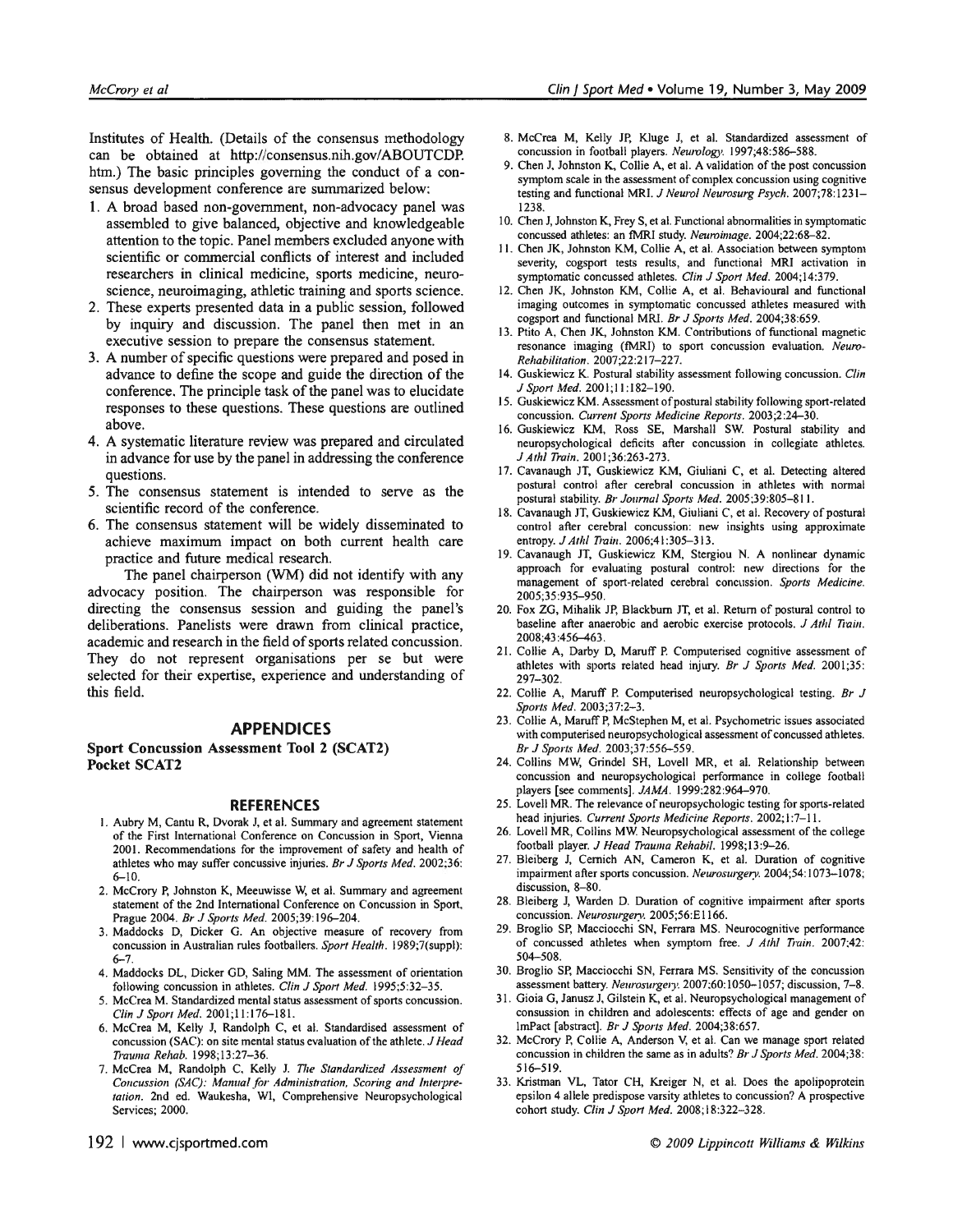- 34. Terrell TR, Bostick RM, Abramson R, et al. APOE, APOE promoter, and Tau genotypes and risk for concussion in college athletes. Clin J Sport Med. 2008;18:10-17.
- 35. Vagnozzi R, Tavazzi B, Signoretti S, et al. Temporal window of metabolic brain vulnerability to concussions: mitochondrial-related impairment--part I. Neurosurgery. 2007;61:379-388; discussion, 88-89.
- 36. Hang CH, Chen G, Shi JX, et al. Cortical expression of nuclear factor kappaB after human brain contusion. Brain Res. 2006:1109:14-21.
- 37. Peng RY, Gao YB, Xiao XY, et al. Study on the expressions of basic fibroblast growth factor and nervous growth factor genes in rat cerebral concussion [in Chinese]. Zhongguo Wei Zhong Bing Ji Jiu Yi Xue. 2003;15:213-216.
- 38. Yunoki M, Kawauchi M, Ukita N, et al. Effects of lecithinized SOD on sequential change in SOD activity after cerebral contusion in rats. Acta Neurochir Suppl. 1998;71:142-145.
- 39. Hinkle DA, Baldwin SA, Scheff SW, et al. GFAP and S100beta expression in the cortex and hippocampus in response to mild cortical contusion. J Neurotrauma. 1997;14:729-738.
- 40. Holmin S, Schalling M, Hojeberg B, et al. Delayed cytokine expression in rat brain following experimental contusion. J Neurosurgery. 1997;86: 493-504.
- 41. Sandberg Nordqvist AC, von Holst H, Holmin S, et al. Increase of insulin-like growth factor (IGF)-1, IGF binding protein-2 and -4 mRNAs following cerebral contusion. Brain Res Mol Brain Res. 1996;38:285-293
- 42. Fukuhara T, Nishio S, Ono Y, et al. Induction of Cu, Zn-superoxide dismutase after cortical contusion injury during hypothermia. Brain Res. 1994;657:333-336.
- 43. Boutin D, Lassonde M, Robert M, et al. Neurophysiological assessment prior to and following sports-related concussion during childhood: a case study. Neurocase. 2008;14:239-248.
- 44. De Beaumont L, Brisson B, Lassonde M, et al. Long-term electrophysiological changes in athletes with a history of multiple concussions. Brain Inj. 2007;21:631-644.
- 45. De Beaumont L, Lassonde M, Leclerc S, et al. Long-term and cumulative effects of sports concussion on motor cortex inhibition. Neurosurgery. 2007;61:329-336; discussion, 36-37.
- 46. Gaetz M, Weinberg H. Electrophysiological indices of persistent postconcussion symptoms. Brain Inj. 2000;14:815-832.
- 47. Gosselin N, Theriault M, Leclerc S, et al. Neurophysiological anomalies in symptomatic and asymptomatic concussed athletes. Neurosurgery. 2006;58:1151-1161; discussion, 61.
- 48. Lavoie ME, Dupuis F, Johnston KM, et al. Visual P300 effects beyond symptoms in concussed college athletes. J Clin Exp Neuropsychol. 2004;  $26:55 - 73$ .
- 49. Rousseff RT, Tzvetanov P, Atanassova PA, et al. Correlation between cognitive P300 changes and the grade of closed head injury. Electromyogr Clin Neurophysiol. 2006;46:275-277.
- 50. Begaz T, Kyriacou DN, Segal J, et al. Serum biochemical markers for post-concussion syndrome in patients with mild traumatic brain injury. J Neurotrauma. 2006;23:1201-1210.
- 51. de Boussard CN, Lundin A, Karlstedt D, et al. S100 and cognitive impairment after mild traumatic brain injury. J Rehabil Med. 2005;37:  $53 - 57$
- 52. Lima DP, Simao Filho C, Abib Sde C, et al. Quality of life and neuropsychological changes in mild head trauma. Late analysis and correlation with S100B protein and cranial CT scan performed at hospital admission. Injury. 2008;39:604-611.
- 53. Ma M, Lindsell CJ, Rosenberry CM, et al. Serum cleaved tau does not predict postconcussion syndrome after mild traumatic brain injury. Am J Emerg Med. 2008;26:763-768.
- 54. Stalnacke BM, Tegner Y, Sojka P. Playing ice hockey and basketball increases serum levels of S-100B in elite players: a pilot study. Clin J Sport Med. 2003;13:292-302.
- 55. Stalnacke BM, Tegner Y, Sojka P. Playing soccer increases serum concentrations of the biochemical markers of brain damage S-100B and neuron-specific enolase in elite players: a pilot study. Brain Inj. 2004;18: 899-909
- 56. Townend W, Ingebrigtsen T. Head injury outcome prediction: a role for protein S-100B? Injury. 2006;37:1098-1108.
- 57. Johnston K, Bloom G, Ramsay J, et al. Current concepts in concussion rehabilitation. Current Sports Medicine Reports. 2004;3:316-323.

© 2009 Lippincott Williams & Wilkins

- 58. Ferrara MS, Kelly JP, McCrea M, et al. National Athletic Trainers' Association position statement: management of sport-related concussion. J Athl Train. 2004;39:280-297.
- 59. Herring S, Bergfeld J, Boland A, et al. Concussion (mild traumatic brain injury) and the team physician: a consensus statement. Med Sci Sports Exerc. 2006;38:395-399.
- 60. Kelly JP, Rosenberg JH. The development of guidelines for the management of concussion in sports. J Head Trauma Rehabil. 1998;13:  $53 - 65$ .
- 61. Pellman EJ, Viano DC, Casson IR, et al. Concussion in professional football: players returning to the same game-part 7. Neurosurgery. 2005; 56:79-90; discussion, 2.
- 62. Guskiewicz KM, McCrea M, Marshall SW, et al. Cumulative effects associated with recurrent concussion in collegiate football players. JAMA. 2003;290:2549-2555.
- 63. Lovell M, Collins M, Bradley J. Return to play following sports-related concussion. Clin Sports Med. 2004;23:421-441.
- Collins M, Field M, Lovell M, et al. Relationship between postconcussion headache and neuropsychological test performance in high school athletes. Am J Sports Med. 2003;31:168-173.
- 65. Collins M, Grindel S, Lovell M, et al. Relationship between concussion and neuropsychological performance in college football players. The NCAA Concussion Study. JAMA. 1999;282:964-970.
- 66. Collins MW, Lovell MR, Iverson GL, et al. Cumulative effects of concussion in high school athletes. Neurosurgerv. 2002;51:1175-1179; discussion, 80-81.
- 67. McCrea M, Guskiewicz KM, Marshall SW, et al. Acute effects and recovery time following concussion in collegiate football players: the NCAA concussion study. JAMA. 2003;290:2556-2563.
- 68. McCrea M, Hammeke T, Olsen G, et al. Unreported concussion in high school football players: implications for prevention. Clin J Sport Med.  $2004:14:13-17$
- 69. Bloom G, Horton A, McCrory P, et al. Sport psychology and concussion: new inipacts to explore. Br J Sports Med. 2004;38:519-521.
- 70. Weiss MR, Gill DL. What goes around comes around: re-emerging themes in sport and exercise psychology. Res Q Exerc Sport. 2005; 76(suppl 12):517-587.
- 71. McCrory P. Should we treat concussion pharmacologically? The need for evidence based pharmacological treatment for the concussed athlete. Br J Sports Med. 2002;36:3-5.
- 72. McCrory P. Preparticipation assessment for head injury. Clin J Sport Med. 2004;14:139-144.
- 73. Johnston KM, Lassonde M, Ptito A. A contemporary neurosurgical approach to sport-related head injury: the McGill concussion protocol. J Am Coll Surg. 2001:515-524.
- 74. Delaney J, Lacroix V, Leclerc S, et al. Concussions during the 1997 Canadian Football League season. Clin J Sport Med. 2000;10:9-14.
- 75. Delaney J, Lacroix V, Leclerc S, et al. Concussions among university football and soccer players. Clin J Sport Med. 2002;12:331-338.
- 76. Gessel LM, Fields SK, Collins CL, et al. Concussions among United States high school and collegiate athletes. J Athl Train. 2007;42:495-503.
- 77. Dvorak J, Junge A, Fuller C, et al. Medical issues in women's football. Br J Sports Med. 2007;41(suppl 1):i1.
- 78. Dvorak J, McCrory P, Kirkendall DT. Head injuries in the female football player: incidence, mechanisms, risk factors and management. Br J Sports Med. 2007;41(suppl 1):i44-46.
- 79. Jennett B, Bond M. Assessment of outcome after severe brain damage: a practical scale. Lancet. 1975;1:480-484.
- 80. Leninger B, Gramling S, Farrell A, et al. Neuropsychological deficits in symptomatic minor head injury patients after concussion and mild concussion. J Neurol Neurosurg Psychiatry. 1990;53:293-296.
- 81. Lovell M, Iverson G, Collins M, et al. Does loss of consciousness predict neuropsychological decrements after concussion. Clin J Sport Med. 1999;9:193-199.
- 82. McCrea M, Kelly J, Randolph C, et al. Immediate neurocognitive effects of concussion. Neurosurgery. 2002;50:1032-1042.
- Cantu RC. Posttraumatic retrograde and anterograde amnesia: pathophysiology and implications in grading and safe return to play. J Athl Train. 2001;36:244-248.
- 84. Lovell MR, Collins MW, Iverson GL, et al. Recovery from mild concussion in high school atheltes. J Neurosurg. 2003;98:296-301.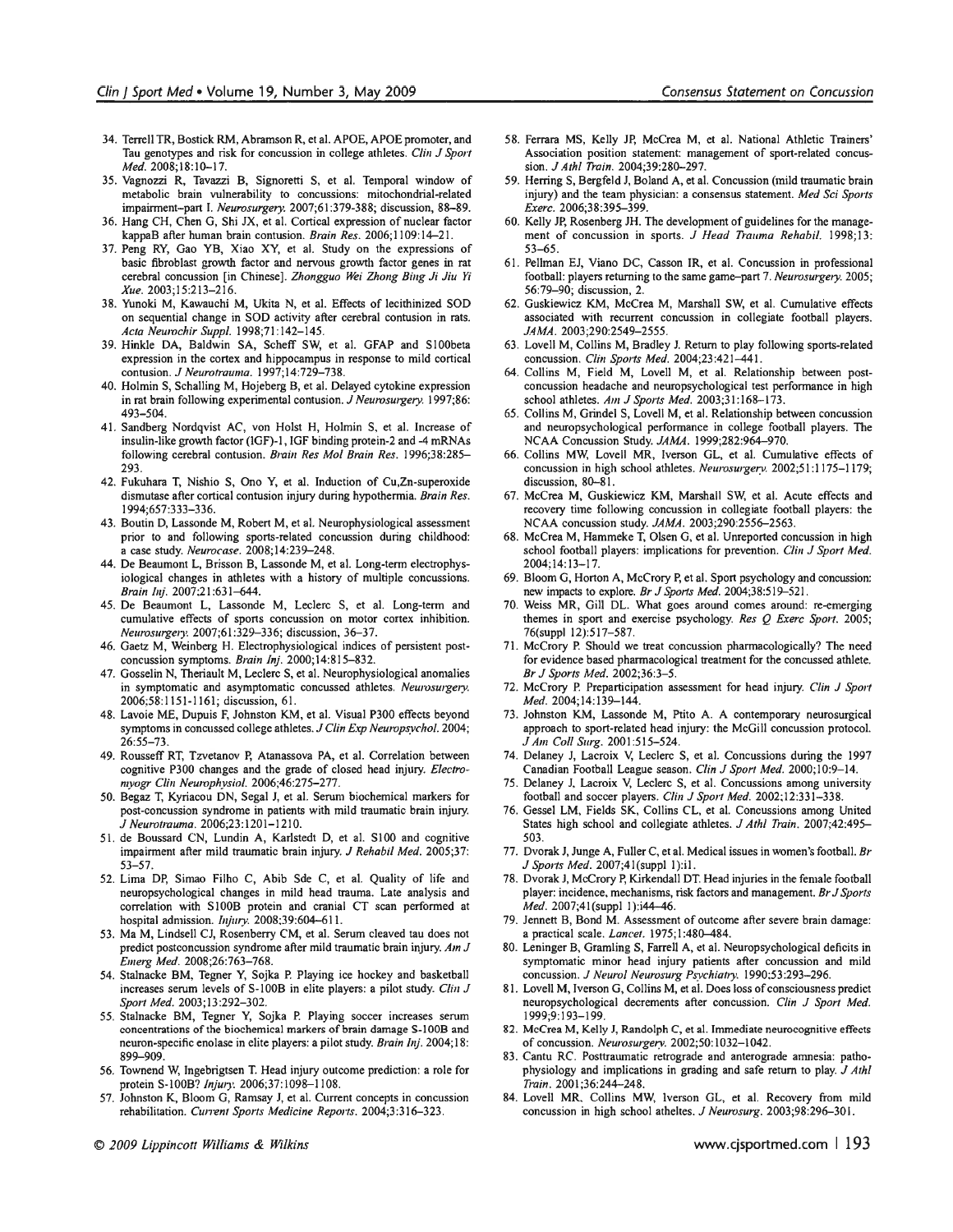- 85. McCrory PR, Ariens T, Berkovic SF. The nature and duration of acute concussive symptoms in Australian football. Clin J Sport Med. 2000;10: 235-238.
- 86. Yarnell P, Lynch S. The 'ding': anmestic state in football trauma. Neurology. 1973;23:196-197.
- 87. Yarnell PR, Lynch S. Retrograde memory immediately after concussion. Lancet. 1970;1:863-864.
- 88. McCrory PR, Berkovic SF. Video analysis of acute motor and convulsive manifestations in sport-related concussion. Neurology. 2000;54: 1488-1491.
- 89. McCrory PR, Bladin PF, Berkovic SF. Retrospective study of concussive convulsions in elite Australian rules and rugby league footballers: phenomenology, aetiology, and outcome. BMJ. 1997;314:171-174.
- 90. Fleminger S. Long-term psychiatric disorders after traumatic brain injury. Eur J Anaesthesiol Suppl. 2008;42:123-130.
- 91. Chen JK, Johnston KM, Petrides M, et al. Neural substrates of symptoms of depression following concussion in male athletes with persisting postconcussion symptoms. Arch Gen Psychiatry. 2008;65:81-89.
- 92. Bryant RA. Disentangling mild traumatic brain injury and stress reactions. N Engl J Medicine. 2008;358:525-527.
- 93. Vanderploeg RD, Curtiss G, Luis CA, et al. Long-term morbidities following self-reported mild traumatic brain injury. J Clin Exp Neuropsychol. 2007;29:585-598.
- 94. Guskiewicz KM, Marshall SW, Bailes J, et al. Recurrent concussion and risk of depression in retired professional football players. Med Sci Sports Exerc. 2007;39:903-909.
- 95. Kashluba S, Casey JE, Paniak C. Evaluating the utility of ICD-10 diagnostic criteria for postconcussion syndrome following mild traumatic brain injury. J Int Neuropsychol Soc. 2006;12:111-118.
- 96. Iverson GL. Misdiagnosis of the persistent postconcussion syndrome in patients with depression. Arch Clin Neuropsychol. 2006;21:303-310.
- 97. Chamelian L, Feinstein A. The effect of major depression on subjective and objective cognitive deficits in mild to moderate traumatic brain injury. J Neuropsychiatry Clinl Neurosci. 2006;18:33-38.
- 98. Mooney G, Speed J, Sheppard S. Factors related to recovery after mild traumatic brain injury. Brain Inj. 2005;19:975-987.
- 99. Broshek DK, Freeman JR. Psychiatric and neuropsychological issues in sport medicine. Clin Sports Med. 2005;24:663-679.
- 100. Pellman EJ. Background on the National Football League's research on concussion in professional football. Neurosurgery. 2003;53:797-798.
- 101. Purcell L, Carson J. Sport-related concussion in pediatric athletes. Clin Pediatr (Phila). 2008;47:106-113.
- 102. Lee LK. Controversies in the sequelae of pediatric mild traumatic brain injury. Pediatr Emerg Care. 2007;23:580-583; quiz, 4-6.
- 103. Schnadower D, Vazquez H, Lee J, et al. Controversies in the evaluation and management of minor blunt head trauma in children. Current Opin Pediatr. 2007;19:258-264.
- 104. Wozniak JR, Krach L, Ward E, et al. Neurocognitive and neuroimaging correlates of pediatric traumatic brain injury: a diffusion tensor imaging (DTI) study. Arch Clin Neuropsychol. 2007;22:555-568.
- 105. Hayden MG, Jandial R, Duenas HA, et al. Pediatric concussions in sports; a simple and rapid assessment tool for concussive injury in children and adults. Childs Nerv Syst. 2007;23:431-435.
- 106. Lee MA. Adolescent concussions-management recommendations: a practical approach. Conn Med. 2006;70:377-380.
- 107. Kirkwood MW, Yeates KO, Wilson PE. Pediatric sport-related concussion: a review of the clinical management of an oft-neglected population. Pediatrics. 2006;117:1359-1371.
- 108. Guskiewicz KM, Marshall SW, Bailes J, et al. Association between recurrent concussion and late-life cognitive impairment in retired professional football players. Neurosurgery. 2005;57:719-726; discussion, 26
- 109. Nandoe RD, Scheltens P, Eikelenboom P. Head trauma and Alzheimer's disease. J Alzheimers Dis. 2002;4:303-308.
- 110. Stern MB. Head trauma as a risk factor for Parkinson's disease. Mov Disord. 1991;6:95-97.
- 111. Omalu Bl, DeKosky ST, Hamilton RL, et al. Chronic traumatic encephalopathy in a National Football League player: part 11. Neurosurgery. 2006;59:1086-1092; discussion, 92-93.
- 112. Omalu BI, DeKosky ST, Minster RL, et al. Chronic traumatic encephalopathy in a National Football League player. Neurosurgery. 2005;57:128-134; discussion, 34.
- 194 | www.cjsportmed.com
- 113. Hagel BE, Pless IB, Goulet C, et al. Effectiveness of helmets in skiers and snowboarders: case-control and case crossover study. BMJ. 2005; 330:281-283
- 114. McCrory P. The role of helmets in skiing and snowboarding. Br J Sports  $Med$  2002:36:314
- 115. Mueller BA, Cummings P, Rivara FP, et al. Injuries of the head, face, and neck in relation to ski helmet use. Epidemiology. 2008;19:270-276.
- 116. Sulheim S, Holme I, Ekeland A, et al. Helmet use and risk of head injuries in alpine skiers and snowboarders. JAMA. 2006;295: 919-924.
- 117. Delanev JS, Al-Kashmiri A, Drummond R, et al. The effect of protective headgear on head injuries and concussions in adolescent football (soccer) players. Br J Sports Med. 2008;42:110-115; discussion, 5.
- 118. Viano DC, Pellman EJ, Withnall C, et al. Concussion in professional football: performance of newer helmets in reconstructed game impactspart 13. Neurosurgery. 2006;59:591-606; discussion, 591-606.
- 119. Finch C, Braham R, McIntosh A, et al. Should football players wear custom fitted mouthguards? Results from a group randomised controlled trial. Inj Prev. 2005;11:242-246.
- 120. McIntosh A, McCrory P. The dynamics of concussive head impacts in rugby and Australian rules football. Med Sci Sports Exerc. 2000;32: 1980-1985.
- 121. McIntosh A, McCrory P. Impact energy attenuation performance of football headgear. Br J Sports Med. 2000;34:337-342.
- 122. McIntosh A, McCrory P. Effectiveness of headgear in a pilot study of under 15 rugby union football. Br J Sports Med. 2001;35:167-170.
- 123. McIntosh A, McCrory P, Finch C, et al. Rugby Headgear Study Report. Faculty of Science, School of Safety Sciences, The University of New South Wales, Sydney, Australia, May 2005.
- 124. Finch CF, Newstead SV, Cameron MH, et al. Head injury reductions in Victoria two years after the introduction of mandatory bicycle helmet use. http://www.monash.edu.au/muarc/reports/muarc051.pdf. Monash University Accident Research Centre. Published July 1993
- 125. Curnow WJ. Bicycle helmets and public health in Australia. Health Promot J Austr. 2008;19:10-15.
- 126. Hewson PJ. Cycle helmets and road casualties in the UK. Traffic Inj Prev. 2005;6:127-134.
- 127. Davidson JA. Epidemiology and outcome of bicycle injuries presenting to an emergency department in the United Kingdom. Eur J Emerg Med. 2005;12:24-29.
- 128. Hansen KS, Engesaeter LB, Viste A. Protective effect of different types of bicycle helmets. Traffic Inj Prev. 2003;4:285-290.
- 129. Andersen T, Arnason A, Engebretsen L, et al. Mechanism of head injuries in elite football. Br J Sports Med. 2004;38:690-696.
- 130. Hagel B, Meewisse W. Risk compensation: a "side effect" of sport injury prevention [editorial]? Clin J Sport Med. 2004;14:193-196.
- 131. Finch C, Mcintosh AS, McCrory P, et al. A pilot study of the attitudes of Australian Rules footballers towards protective headgear. J Sci Med Sport. 2003;6:505-511.
- 132. Finch CF, McIntosh AS, McCrory P. What do under 15 year old schoolboy rugby union players think about protective headgear? Br J Sports Med. 2001;35:89-94.
- 133. Finch CF, McIntosh AS, McCrory P, et al. A pilot study of the attitudes of Australian Rules footballers towards protective headgear. J Sci Med Sport. 2003;6:505-511.
- 134. Reece RM, Sege R. Childhood head injuries: accidental or inflicted? Arch Pediatr Adolesc Med. 2000;154:11-15.
- 135. Shaw NH. Bodychecking in hockey. CMAJ. 2004;170:15-16; author reply, 6, 8.
- 136. Denke NJ. Brain injury in sports. J Emerg Nurs. 2008;34:363-364.
- 137. Gianotti S, Hume PA. Concussion sideline management intervention for rugby union leads to reduced concussion claims. NeuroRehabilitation. 2007;22:181-189.
- 138. Guilmette TJ, Malia LA, McQuiggan MD. Concussion understanding and management among New England high school football coaches. Brain Inj. 2007;21:1039-1047.
- 139. Hootman JM, Dick R, Agel J. Epidemiology of collegiate injuries for 15 sports: summary and recommendations for injury prevention initiatives. J Athl Train. 2007;42:311-319.
- Valovich McLeod TC, Schwartz C, et al. Sport-related concussion mis-140. understandings among youth coaches. Clin J Sport Med. 2007;17:  $140 - 142$ .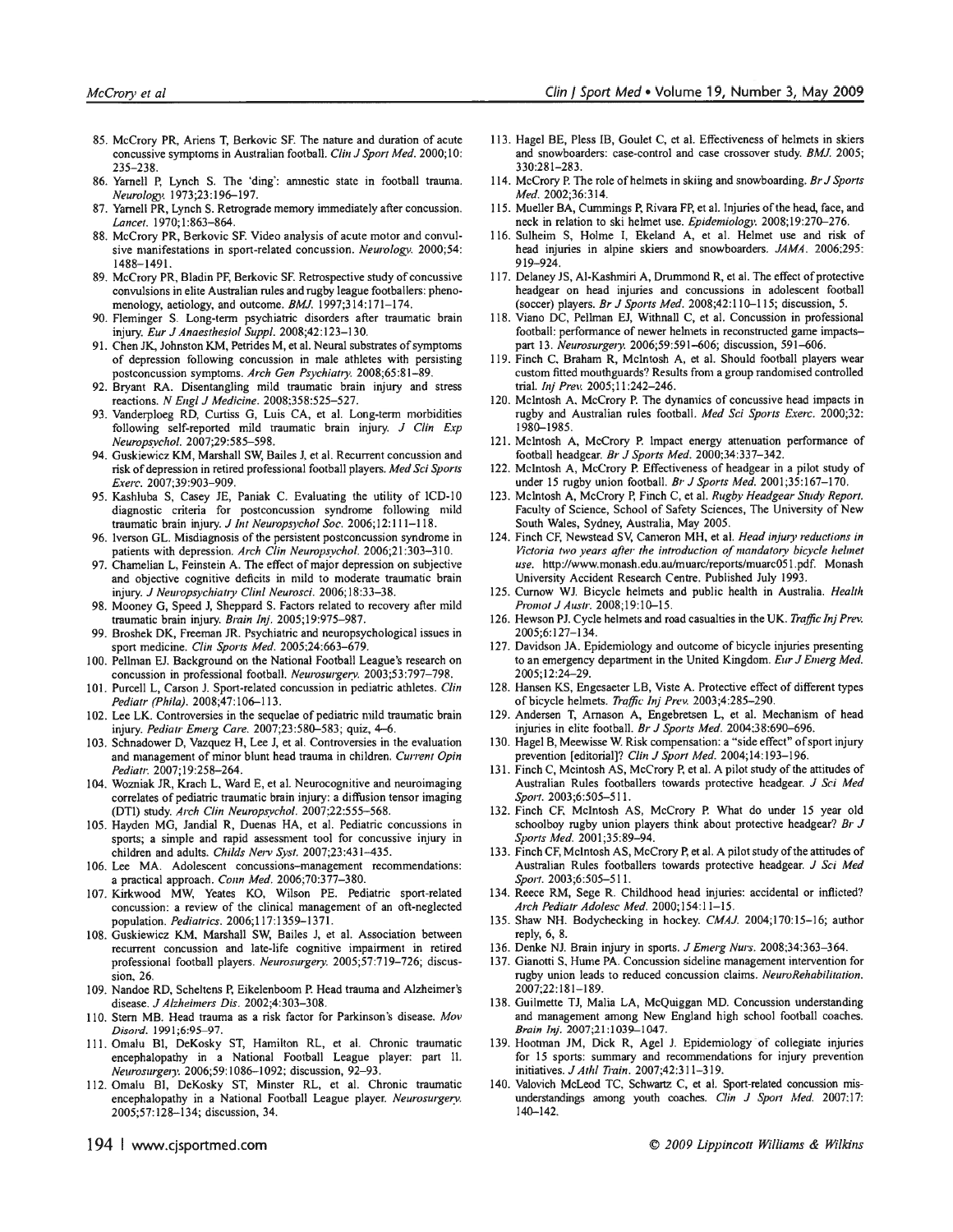- 141. Sye G, Sullivan SJ, McCrory P. High school rugby players' understanding of concussion and return to play guidelines. Br J Sports Med. 2006;40:1003-1005.
- 142. Theye F, Mueller KA. "Heads up": concussions in high school sports. Clin Med Res. 2004;2:165-171.
- 143. Kashluba S, Paniak C, Blake T, et al. A longitudinal, controlled study of patient complaints following treated mild traumatic brain injury. Arch Clin Neuropsychol. 2004;19:805-816.
- 144. Gabbe B, Finch CF, Wajswelner H, et al. Does community-level Australian football support injury prevention research? J Sci Med Sport. 2003;6:231-236.
- 145. Kaut KP, DePompei R, Kerr J, et al. Reports of head injury and symptom knowledge among college athletes: implications for assessment and educational intervention. Clin J Sport Med. 2003;13:213-221.
- 146. Davidhizar R, Cramer C. "The best thing about the hospitalization was<br>that the nurses kept me well informed." Issues and strategies of client education. Accid Emerg Nurs. 2002;10:149-154.
- 147. McCrory P. What advice should we give to athletes postconcussion? Br J Sports Med. 2002;36:316-318.
- 148. Bazarian JJ, Veenema T, Brayer AF, et al. Knowledge of concussion guidelines among practitioners caring for children. Clin Pediatr (Phila). 2001;40:207-212.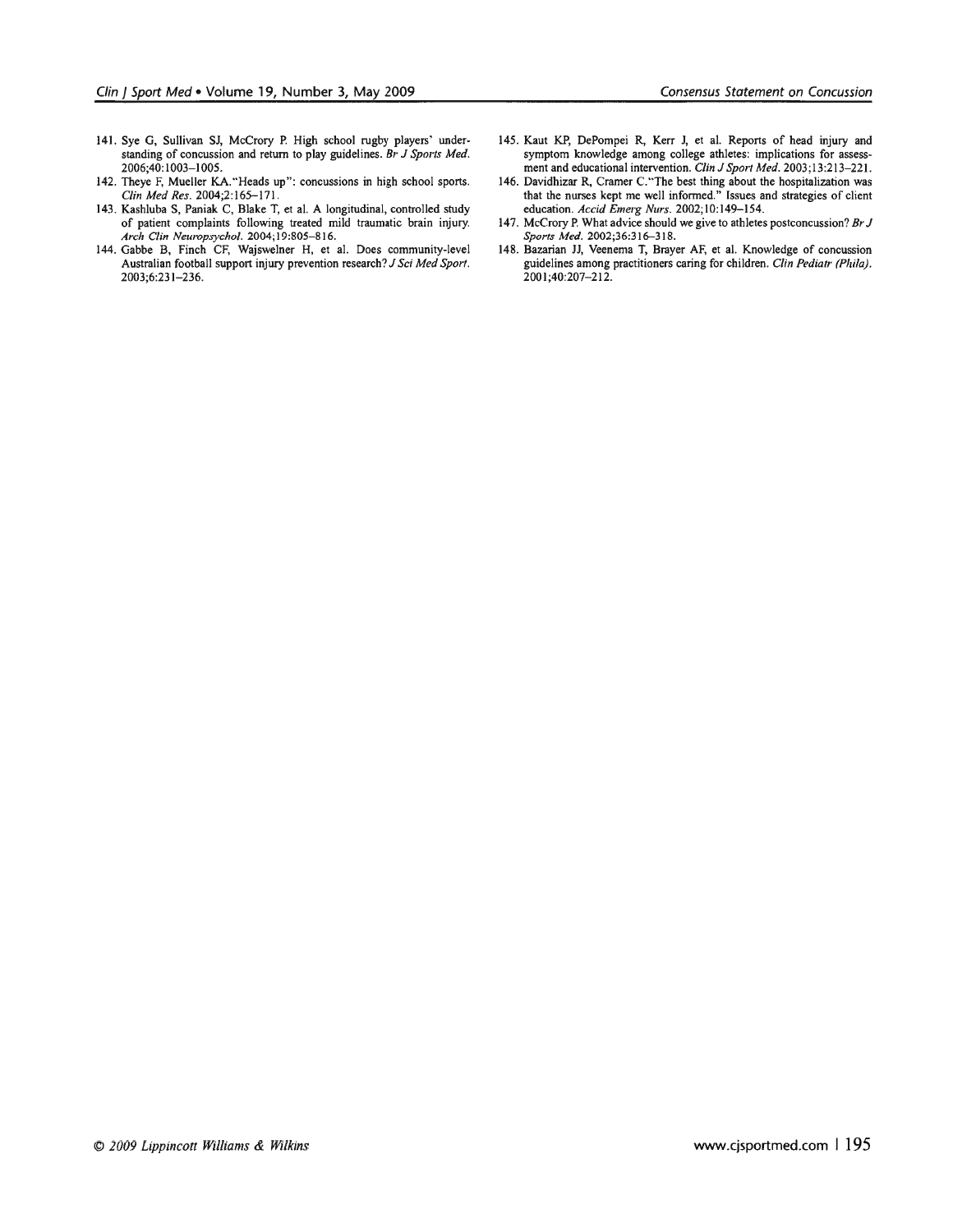**SCAT2** 







# **Sport Concussion Assessment Tool 2**

| Sport/team                   |        |  |
|------------------------------|--------|--|
| Date/time of injury          |        |  |
| Date/time of assessment      |        |  |
| Age                          | Gender |  |
| Years of education completed |        |  |

Examiner

#### What is the SCAT2?'

This tool represents a standardized method of evaluating injured athletes for concussion and can be used in athletes aged from 10 years and older. It supersedes the original SCAT published in 2005<sup>7</sup>. This tool also enables the calculation of the Standardized Assessment of Concussion (SAC)<sup>3,4</sup> score and the Maddocks questions<sup>5</sup> for sideline concussion assessment.

#### Instructions for using the SCAT2

The SCAT2 is designed for the use of medical and health professionals. Preseason baseline testing with the SCAT2 can be helpful for interpreting post-injury test scores. Words in Italics throughout the SCAT2 are the instructions given to the athlete by the tester.

This tool may be freely copied for distribtion to individuals, teams, groups and organizations.

#### What is a concussion?

A concussion is a disturbance in brain function caused by a direct or indirect force to the head. It results in a variety of nonspecific symptoms (like those listed below) and often does not involve loss of consciousness. Concussion should be suspected in the presence of any one or more of the following:

- · Symptoms (such as headache), or
- · Physical signs (such as unsteadiness), or
- · Impaired brain function (e.g. confusion) or
- · Abnormal behaviour.

Any athlete with a suspected concussion should be REMOVED FROM PLAY, medically assessed, monitored for deterioration (i.e., should not be left alone) and should not drive a motor vehicle.

# **Symptom Evaluation**

#### How do you feel?

You should score yourself on the following symptoms, based on how you feel now.

| ഞര<br>m: a                                                                                                                                             | moderate |   | severe         |        |
|--------------------------------------------------------------------------------------------------------------------------------------------------------|----------|---|----------------|--------|
| 0<br>t<br>2                                                                                                                                            | 3        | 4 | 5              | 6      |
| $\overline{z}$<br>O<br>t                                                                                                                               | 3        | 4 | 5              | 6      |
| ٥<br>1<br>$\overline{c}$                                                                                                                               | 3        | 4 | 5              | 6      |
| $\overline{z}$<br>0<br>1                                                                                                                               | 3        | 4 | 5              | 6      |
| 0<br>1<br>2                                                                                                                                            | 3        | 4 | 5              | 6      |
| 0<br>1<br>2                                                                                                                                            | 3        | 4 | 5              | 6      |
| ۵<br>1<br>2                                                                                                                                            | з        | 4 | 5              | 6      |
| 1<br>2<br>Ω                                                                                                                                            | 3        | 4 | 5              | 6      |
| 1<br>2<br>0                                                                                                                                            | 3        | 4 | 5              | 6      |
| O<br>1<br>2                                                                                                                                            | 3        | 4 | 5              | 6      |
| 2<br>٥<br>1                                                                                                                                            | 3        | 4 | 5              | 6      |
| G<br>1<br>2                                                                                                                                            | 3        | 4 | 5              | 6      |
| 2<br>Ω<br>1                                                                                                                                            | 3        | 4 | 5              | 6      |
| 0<br>1<br>2                                                                                                                                            | 3        | 4 | 5              | 6      |
| 1<br>2<br>O                                                                                                                                            | з        | 4 | 5              | 6      |
| O<br>1<br>$\overline{2}$                                                                                                                               | 3        | 4 | 5              | 6      |
| O<br>1<br>ż                                                                                                                                            | 3        | 4 | 5              | 6      |
| 2<br>Trouble falling asleep (if applicable)<br>٥<br>t                                                                                                  | 3        | 4 | 5              | 6      |
| 2<br>0<br>1                                                                                                                                            | 3        | 4 | 5              | 6      |
| Ű<br>1<br>2                                                                                                                                            | 3        | 4 | 5              | 6      |
| G<br>2<br>1                                                                                                                                            | з        | 4 | 5              | 6      |
| û<br>t<br>2                                                                                                                                            | 3        | 4 | 5              | 6      |
| Total number of symptoms (Maximum possible 22)<br>Symptom severity score<br>(Add all scores in table, maximum possible: 22 x 6 = 132).                 |          |   | <b>FREDERI</b> |        |
| Do the symptoms get worse with physical activity?                                                                                                      |          | Υ |                | N      |
| Do the symptoms get worse with mental activity?                                                                                                        |          | Y |                | N      |
| If you know the athlete well prior to the injury, how different is the<br>athlete acting compared to his / her usual self? Please circle one response. |          |   |                |        |
| very different                                                                                                                                         |          |   |                | unsure |

SCAT2 SPORT CONCUSSION ASSESMENT TOOL 2 | PAGE 1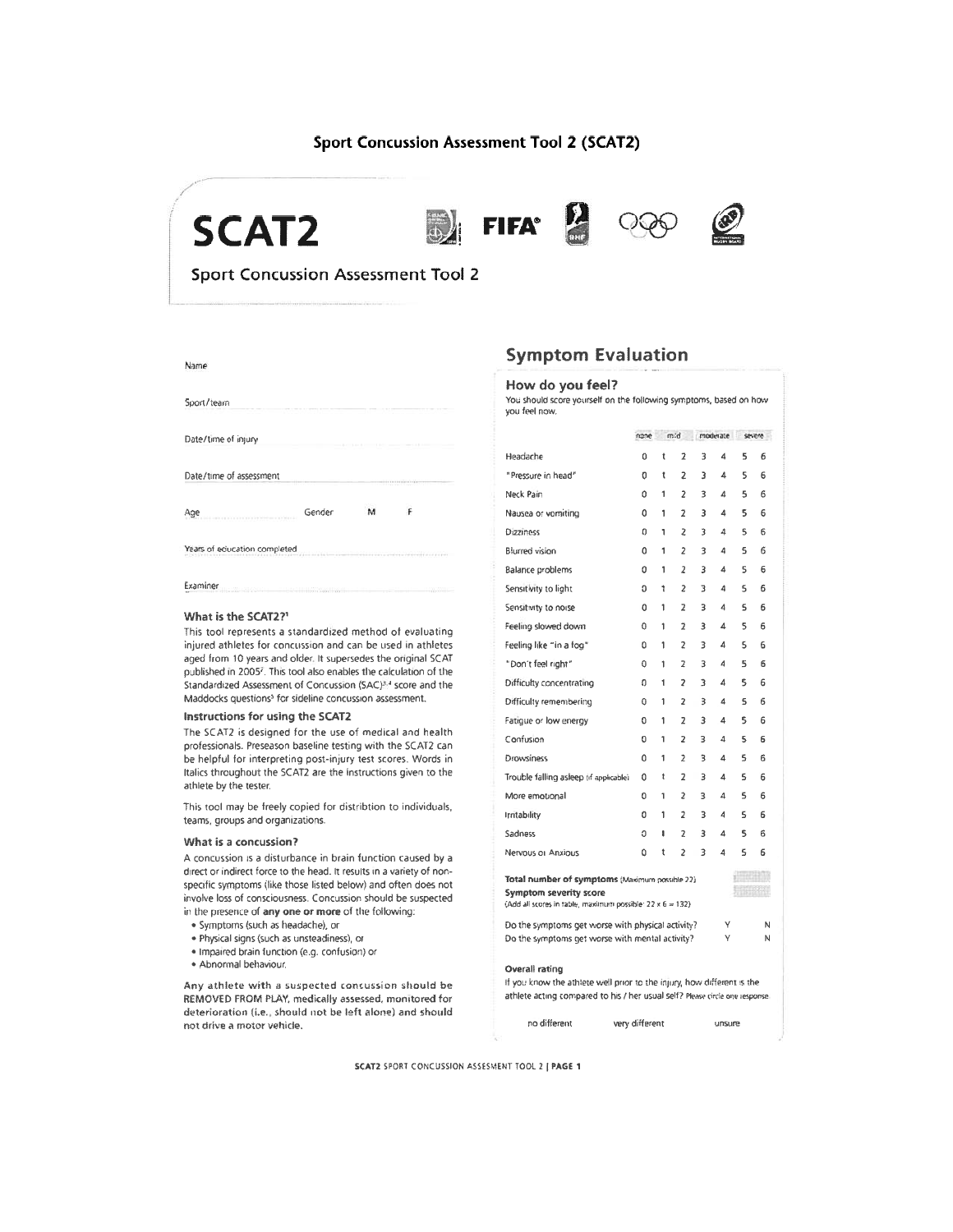T,

# **Cognitive & Physical Evaluation**

| <b>Symptom score</b> from page 1)<br>22 minus number of symptoms                                        | of 22          |
|---------------------------------------------------------------------------------------------------------|----------------|
| <b>Physical signs score</b>                                                                             |                |
| Was there loss of cortsciousness or unresponsiveness?<br>If yes, how long?<br>minutes                   | Y<br>N         |
| Was there a balance problem/unsteadiness?                                                               | Y<br>N         |
| Physical signs score (1 point for each negative response) [16] [26]                                     |                |
| Glasgow coma scale (GCS)<br>Best eye response (E)                                                       |                |
| No eye opening                                                                                          | 1              |
| Eye opening in response to pain                                                                         | $\overline{z}$ |
| Eye opening to speech                                                                                   | 3              |
| Eyes opening spontaneously                                                                              | 4              |
| Best verbal response (V)                                                                                |                |
| No verbal response                                                                                      | t              |
| Incomprehensible sounds                                                                                 | 2              |
| Inappropriate words                                                                                     | 3              |
| Confused                                                                                                | 4              |
| Oriented                                                                                                | 5              |
| Best motor response (M)                                                                                 |                |
| No motor response                                                                                       | 1              |
| Extension to pain                                                                                       | $\overline{z}$ |
| Abnormal flexion 1o pain                                                                                | 3              |
| Flexion/Withdrawal to pain                                                                              | 4              |
| Localizes to pain                                                                                       | 5              |
| Obeys commands                                                                                          | б              |
| Glasgow Coma score $(E + V + M)$                                                                        | of 15          |
| GCS should be recorded for all attiletes in case of subsequent deterioration.                           |                |
|                                                                                                         |                |
| Sideline Assessment - Maddocks Score<br>"I am going to ask you a few questions, please listen carefully |                |
| and give your best effort."                                                                             |                |
| Modified Maddocks questions (1 point for each correct answer)                                           |                |

| againstations against the community of the state of the community of the community of the community of the community of the community of the community of the community of the community of the community of the community of |   |      |
|-------------------------------------------------------------------------------------------------------------------------------------------------------------------------------------------------------------------------------|---|------|
| At what venue are we at today?                                                                                                                                                                                                |   |      |
| Which half is it now?                                                                                                                                                                                                         | Ð |      |
| Who scored last in this match?                                                                                                                                                                                                | o |      |
| What team did you play last week/game?                                                                                                                                                                                        | o |      |
| Did your team win the last game?                                                                                                                                                                                              | o |      |
| <b>Maddocks score</b>                                                                                                                                                                                                         |   | of 5 |
| that developes a second in this best of the containing dimensional and construction made made it was                                                                                                                          |   |      |

Maddocks score is validated for sideline diagnosis of concussion only and is not<br>included in SCAT 2 summary score for serial testing

This tool has been developed by a group of international experts at the 3<sup>6</sup><br>International Consensus meeting on Concussion in Sport held in Zurich,<br>Switzerland in November 2008. The full details of the conference outcomes

Source and the authors of the tocl are published in British Journal of Sports<br>and the authors of the tocl are published in British Journal of Sports<br>Medicine, 2009, volume 43, supplement 1.<br>The putcome paper will also be s

<sup>2</sup> McCrory P et al. Summary and agreement statement of the 2<sup>51</sup> International<br>Conference on Concussion in Sport, Prague 2004. British Journal of Sports<br>Medicine. 2005; 39. 196-204

#### **Cognitive assessment**

**Standardized Assessment of Concussion (SAC)** Orientation (I)

| Orientation score                             |   | of 5 |  |
|-----------------------------------------------|---|------|--|
| What time is it right now? (within t hour)    | n |      |  |
| What year is it?                              |   |      |  |
| What is the day of the week?                  | o |      |  |
| What is the date today?                       |   |      |  |
| What month is it?                             |   |      |  |
| Offentation if point for each correct answer. |   |      |  |

Immediate memory

"I am going to test your memory. I will read you a list of words and when I am done, repeat back as many words as you can remember, in any order."

#### Trials 2 & 3:

"I am going to repeat the same list again. Repeat back as many words as you can remember in any order, even if you said the word before."

Complete all 3 trials regardless of score on trial 1 & 2. Read the words at a rate of one per second. Score 1 pt, for each correct response. Total score equals sum across all 3 trials. Do not inform the athlete that delayed recall will be tested

| List                   | Trial 1 |    | Trial 2 |    | Trial 3 |              |                 | Alternative word list |        |
|------------------------|---------|----|---------|----|---------|--------------|-----------------|-----------------------|--------|
| elbow                  | o       |    | Ω       | 1  | o       | 1            | candle          | baby                  | finger |
| apple                  | ß       |    | ٥       | 1  | ٥       | $\mathbf{1}$ | paper           | monkev                | penny  |
| carpet                 | ٥       | t  | ٥       | 1  | 0       | -1           | sugar           | perfume blanket       |        |
| saddle                 | Ω       | 1  | n       | 1  | ٥       | 1            | sandwich sunset |                       | lemon  |
| bubble<br><b>Total</b> | 0       | -1 | ٥       | -1 | ٥       | -1           | wagon           | 1001                  | insect |
| inmadinta mamami ecara |         |    |         |    |         |              |                 |                       | n!15   |

mediate memory score

Concentration

Digits Backward:

"I am going to read you a string of numbers and when I am done, you repeat them back to me backwards, in reverse order of how i<br>read them to you. For example, if I say 7-1-9, you would say 9-1-7." If correct, go to next string length. If incorrect, read trial 2. One point possible for<br>each string length. Stop affer incorrect on both trials. The digits should be read at<br>the rate of one per second

| $4 - 9 - 3$             | Alternative digit lists |  |                 |                         |                     |  |
|-------------------------|-------------------------|--|-----------------|-------------------------|---------------------|--|
|                         | 0                       |  | $6 - 2 - 9$     | $5 - 2 - 6$             | $4 - 1 - 5$         |  |
| $3 - 8 - 1 - 4$         | 0                       |  | $3 - 2 - 7 - 9$ | $1 - 7 - 9 - 5$         | $4 - 9 - 6 - 8$     |  |
| $6 - 2 - 9 - 7 - 1$     | 0                       |  | $1.5 - 2.8 - 6$ | $3 - 8 - 5 - 7 - 7$     | $6 - 1 - 8 - 4 - 3$ |  |
| $7 - 1 - 8 - 4 - 6 - 2$ | 0                       |  | $5-3-9-1-4-8$   | $8 - 3 - 1 - 9 - 6 - 4$ | $7-2-4-8-5-6$       |  |

Months in Reverse Order:

"Now tell me the months of the year in reverse order. Start with the last month and go backward. So you'll say December, November ... Go ahead\*

t pt. foi entire sequence coirect

| Dec-Nov-Oct-Sept-Aug-Jul-Jun-May-Apr-Mar-Feb-Jan |      |
|--------------------------------------------------|------|
| <b>Concentration score</b>                       | of 5 |

<sup>3</sup> McCrea M. Standardized mental status testing of acute concussion. Clinical<br>Joi final of Sports Medicine. 2001; 11: 176-181

\* McCrea M, Randolph C, Kelly J. Standardized Assessment of Concussion: Manual for administration, scoring and interpretation. Waukesha, Wisconsin, USA.

Maddocks, DL, Dicker, GD; Saling, MM. The assessment of orientation<br>Tollowing concussion in athletes. Clin I Sport Med. 1995;5(1):32–3

<sup>6</sup> Guskiewicz KM. Assessment of postural stability following sport-related concussion. Current Sports Medicine Reports. 2003; 2: 24-30

**SCAT2 SPORT CONCUSSION ASSESMENT TOOL 2 | PAGE 2**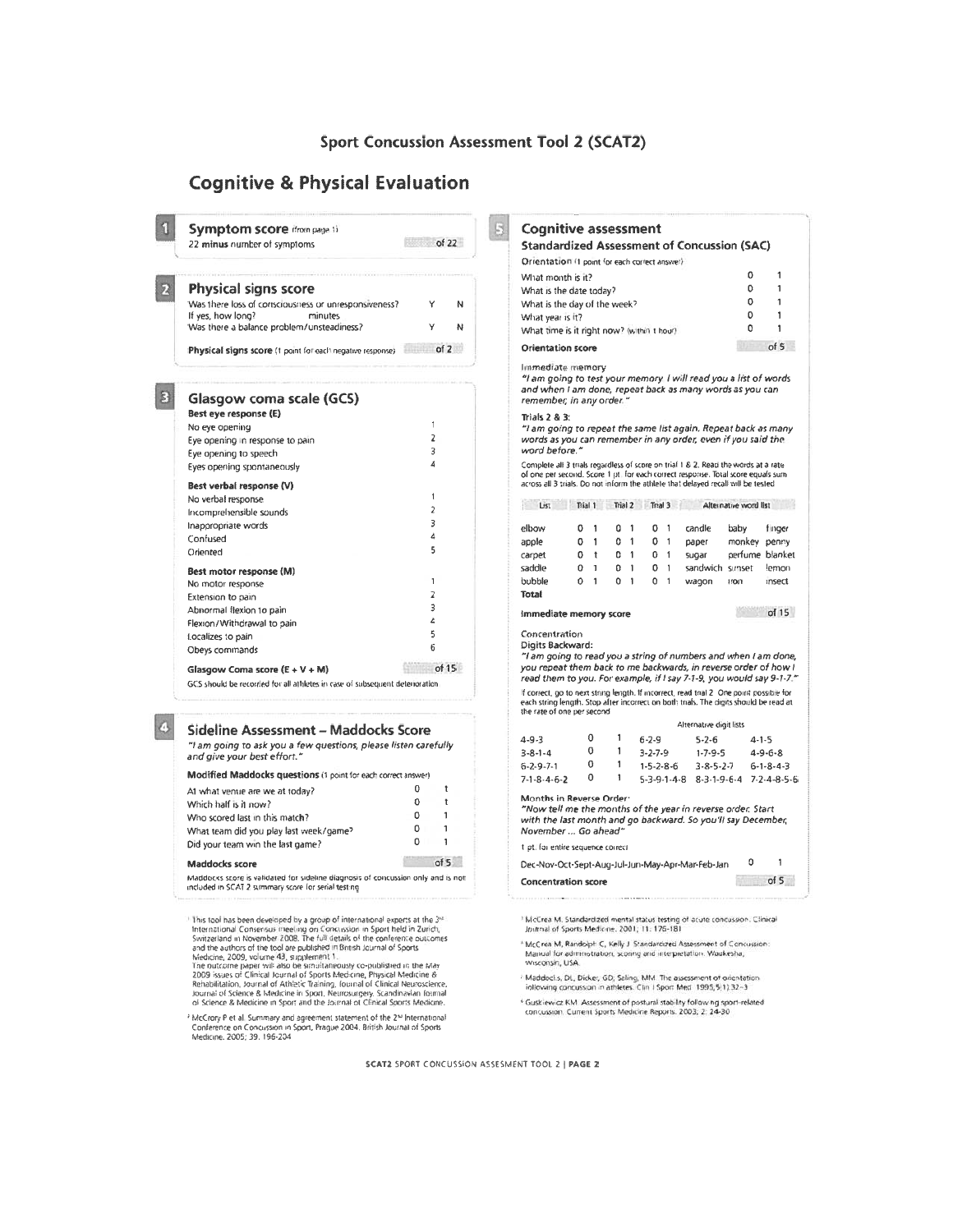$\overline{\boldsymbol{I}}$ 

#### **Balance examination**

This balance testing is based on a modified version of the Balance Error Scoring<br>System (BESS)\*. A stopwatch or watch with a second hand is required for this testing

#### **Balance testing**

"I am now going to test your balance. Please take your shoes off, roll up your pant legs above ankle (if applicable), and<br>remove any ankle taping (if applicable). This test will consist of three twenty second tests with different stances.'

#### (a) Double leg stance:

"The first stance is standing with your feet together with your hands on your hips and with your eyes closed. You should try to maintain stability in that position for 20 seconds. I will be counting the number of times you move out of this position. I will start timing when you are set and have closed your eyes."

#### (b) Single leg stance:

"If you were to kick a ball, which foot would you use? [This<br>will be the dominant foot] Now stand on your non-dominant foot. The dominant leg should be held in approximately 30 degrees of hip flexion and 45 degrees of knee flexion. Again,<br>you should try to maintain stability for 20 seconds with your hands on your hips and your eyes closed. I will be counting the number of times you move out of this position. If you stumble out of this position, open your eyes and return to the start position and continue balancing. I will start timing when you are set and have closed your eyes."

#### (c) Tandem stance:

"Now stand heel to toe with your non-dominant foot in back. Your weight should be evenly distributed across both feet. Again, you should try to maintain stability for 20 seconds with your hands on your hips and your eyes closed. I will be counting the number of times you move out of this position If you stumble out of this position, open your eyes and return to the start position and continue balancing. I will start timing when you are set and have closed your eyes.

# **Balance testing - types of errors**<br>1. Hands lifted off iliac crest

- 2. Opening eves
- Step, stumble, or fall
- 4. Moving hip into > 30 degrees abduction
- 5. Lifting forefoot or heel
- 6. Remaining out of test position > 5 sec

Each of the 20-second trials is scored by counting the errors, or deviations from the proper stance, accumulated by the athlete. The examiner will begin counting errors only after the individual has assumed the proper start position. The modified BESS is calculated by adding one error point for each error during the three<br>20-second tests. The maximum total number of errors for any single condition is 10. If a athlete commits multiple errors simultaneously, only one error is recorded but the athlete should quickly return to the testing position, and counting should resume once subject is set. Subjects that are unable to maintain the testing procedure for a minimum of five seconds at the start are assigned the highest possible score, ten, for that testing condition.

| Which foot was tested:                            | Lett<br>(i.e. which is the non-dominant fool). | Kight               |
|---------------------------------------------------|------------------------------------------------|---------------------|
| Condition                                         |                                                | <b>Total errors</b> |
| Double Leg Stance (feet together)                 |                                                | of t0               |
| Single leg stance (non-dominant foot)             |                                                | of 10               |
| Tandem stance (non-dominant foot at back)         |                                                | of 10               |
| Balance examination score (30 minus total errors) |                                                | of $30$             |

# **Coordination examination**

Upper limb coordination<br>Finger-to-nose (FTN) task: "I am going to test your coordination<br>now. Please sit comfortably on the chair with your eyes open and your arm (either right or left) outstretched (shoulder flexed

to 90 degrees and elbow and fingers extended). When I give a<br>start signal, I would like you to perform five successive finger to<br>nose repetitions using your index finger to touch the tip of the nose as quickly and as accurately as possible.'

Which arm was tested: **Inft** Right

Scoring: 5 correct repetitions in < 4 seconds = t

Note for testers' Athletes fail the test if they do not touch their nose, do not fully extend their elbow or do not perform five repetitions. Failure should be scored as 0.

 $of 1$ 

 $of 5$ 

#### **Cognitive assessment**

**Coordination score** 

 $\overline{\mathbf{a}}$ 

#### **Standardized Assessment of Concussion (SAC)** Delayed recall

"Do you remember that list of words I read a few times earlier? Tell me as many words from the list as you can remember in any order."

Circle each word correctly recalled. Total score equals number of words recalled.

| List   |           | Alternative word list |         |  |  |  |
|--------|-----------|-----------------------|---------|--|--|--|
| elbow  | candle    | baby                  | finger  |  |  |  |
| apple  | paper     | monkey                | penny   |  |  |  |
| carpet | sugar     | perfume               | blanket |  |  |  |
| saddle | sarıdwich | sunset                | errion  |  |  |  |
| bubble | wagon     | ron                   | nsect   |  |  |  |
|        |           |                       |         |  |  |  |

Delayed recall score

| Overall score                     |         |  |  |
|-----------------------------------|---------|--|--|
| Test domain                       | Score   |  |  |
| Symptom score                     | of $22$ |  |  |
| Physical signs score              | of 2    |  |  |
| Glasgow Corna score $(E + V + M)$ | of 15   |  |  |
| Balance examination score         | of 30   |  |  |
| Coordination score                | of 1    |  |  |
| Subtotal                          | of 70   |  |  |
| Orientation score                 | of 5    |  |  |
| Immediate memory score            | of 5    |  |  |
| Concentration score               | of 15   |  |  |
| Delayed recall score              | of 5    |  |  |
| <b>SAC subtotal</b>               | of 30   |  |  |
| <b>SCAT2 total</b>                | of 100  |  |  |
| <b>Maddocks Score</b>             | of 5    |  |  |

Definitive normative data for a SCAT2 "cut-off" score is not available at this time and will be developed in prospective studies Embedded within the SCAT2 is the SAC score that can be utilized<br>separately in concussion management. The scoring system also takes on particular clinical significance during serial assessment where it can be used to document either a decline or an improvement in neurological functioning.

Scoring data from the SCAT2 or SAC should not be used as a stand alone method to diagnose concussion, measure recovery or make decisions about an athlete's readiness to return to competition after concussion.

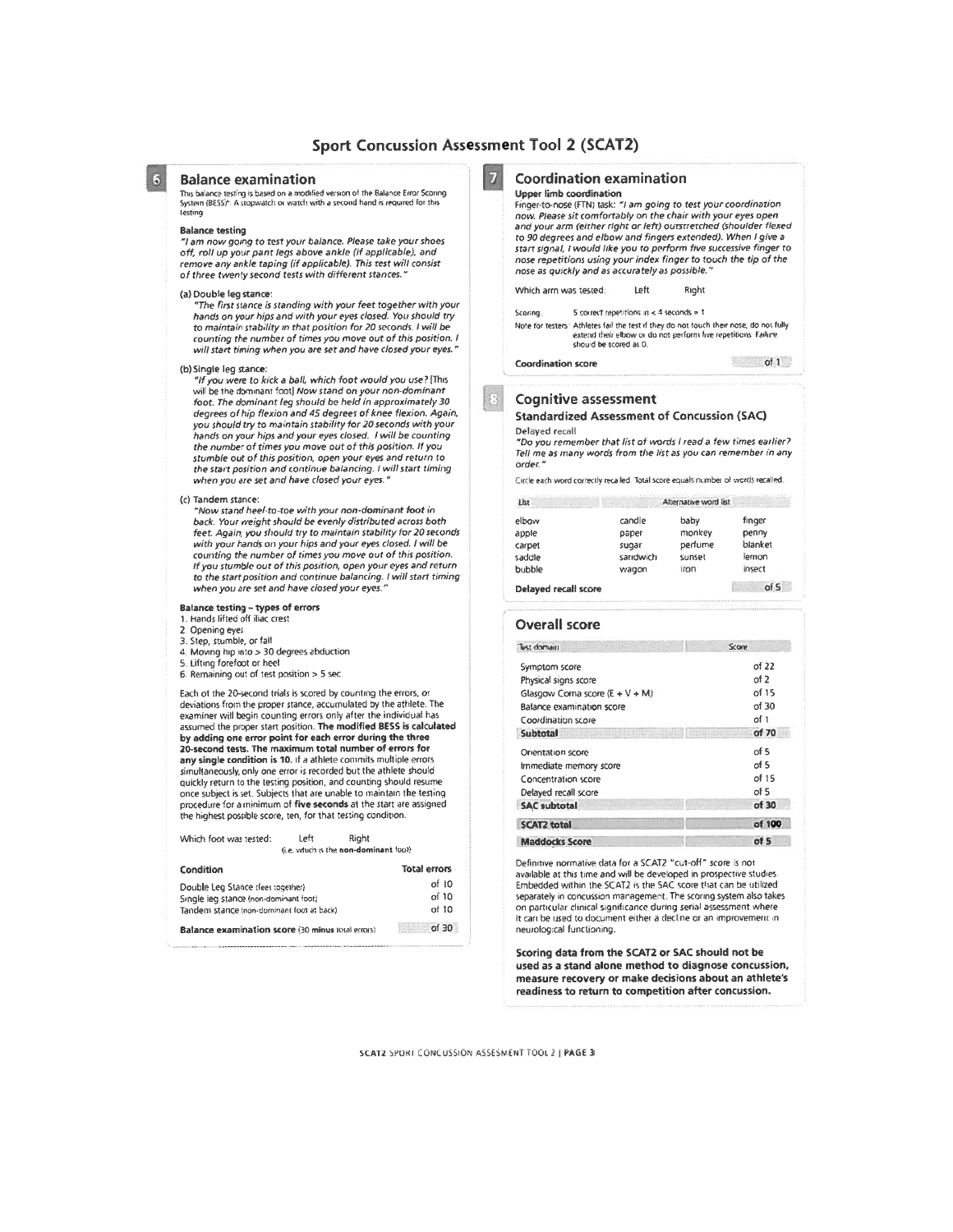# **Athlete Information**

Any athlete suspected of having a concussion should be removed from play, and then seek medical evaluation.

#### Signs to watch for

Problems could arise over the first 24-48 hours. You should not be left alone and must go to a hospital at once if you:

- . Have a headache that gets worse Are very drowsy or can't be awakened (woken up)
- · Can't recognize people or places
- 
- Have repeated vomiting<br>• Behave unusually or seem confused, are very irritable
- Have seizures (arms and legs jerk uncontrollably)
- Have weak or numb arms or legs
- Are unsteady on your feet; have slurred speech

#### Remember, it is better to be safe.

Consult your doctor after a suspected concussion.

#### Return to play

Athletes should not be returned to play the same day of injury. When returning athletes to play, they should follow a stepwise symptom-limited program, with stages of progression. For example<br>1. rest until asymptomatic (physical and mental rest)

- 2. lignt aerobic exercise (e.g. stationary cycle)
- 
- et ligne deutsche konstantieren geschieden.<br>
2. sport-specific exercise<br>
4. non-contact training drills (start light resistance training)
- 5. full contact training after medical clearance
- 6. return to competition (game play)

There should be approximately 24 hours (or longer) for each stage and the athlete should return to stage 1 if symptoms recur. Resistance training should only be added in the later stages. Medical clearance should be given before return to play.

| Tool                  | Test domain                               | Time                            |   |   |   |   | Score. |   |   |   |
|-----------------------|-------------------------------------------|---------------------------------|---|---|---|---|--------|---|---|---|
|                       |                                           | Date tested<br>Days post injury |   |   |   |   |        |   |   |   |
|                       | Symptom score                             |                                 |   |   |   |   |        |   |   |   |
|                       | Physical signs score                      |                                 |   |   |   |   |        |   |   |   |
|                       | Glasgow Coma score (E + V + M)            |                                 |   |   |   |   |        |   |   |   |
| SCAT2                 | Balance examination score                 |                                 |   |   |   |   |        |   |   |   |
|                       | Coordination score                        |                                 |   |   |   |   |        |   |   |   |
|                       | Orientation score                         |                                 |   |   |   |   |        |   |   |   |
|                       | Immediate memory score                    |                                 |   |   |   |   |        |   |   |   |
| <b>SAC</b>            | Concentration score                       |                                 |   |   |   |   |        |   |   |   |
|                       | Delayed recal score                       |                                 |   |   |   |   |        |   |   |   |
|                       | <b>SAC Score</b>                          |                                 |   |   |   |   |        |   |   |   |
| Total                 | SCAT2                                     |                                 |   |   |   |   |        |   |   |   |
|                       | Symptom severity score (max possible 132) |                                 |   |   |   |   |        |   |   |   |
| <b>Return to play</b> |                                           |                                 | Y | N | Y | N | Υ      | N | Υ | N |

**Additional comments** 

## Concussion injury advice (To be given to concussed athlete)

This patient has received an injury to the head. A careful medical examination has been carried out and no sign of any serious complications has been found. It is expected that recovery will be rapid, but the patient will need monitoring for a further period by a responsible adult. Your treating physician will provide guidance as to this timeframe.

If you notice any change in behaviour, vomiting, dizziness, worsening headache, double vision or excessive drowsiness, please telephone the clinic or the nearest hospital emergency department immediately.

# Other important points:

- . Rest and avoid strenuous activity for at least 24 hours
- No alcohol
- No sleeping tablets
- Use paracetamol or codeine for headache. Do not use aspirin or anti-inflammatory medication
- Do not drive until medically cleared
- Do not train or play sport until medically cleared

Clinic phone number

| SCAT2 SPORT CONCUSSION ASSESMENT TOOL 2   PAGE 4 |  |  |
|--------------------------------------------------|--|--|

Patient's name

Date/time of injury

Treating physician

Date/time of medical review

Contact details or stamp